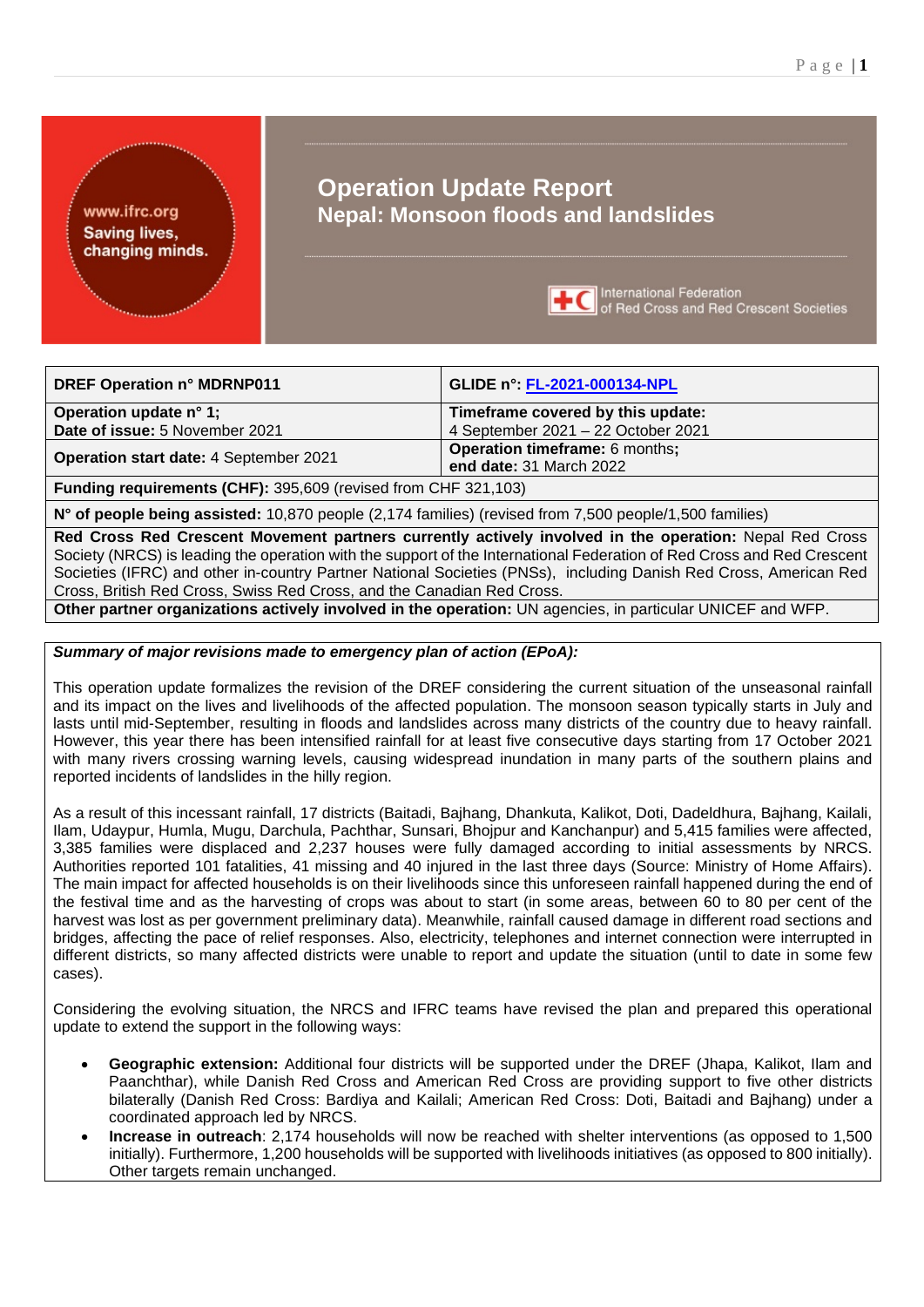• **Budget increase:** Additional funding of CHF 74,506 is required, with a new budget of 395,609 to support the geographic extension and increase in outreach.

# A**. SITUATION ANALYSIS**

## **Description of the disaster**

Floods and landslides during the monsoon affected 72 districts across the country especially in Terai and hilly reasons and rainfall throughout June, July, August and September. The roads blocked due to floods and landslides are being repaired and rehabilitated. The majority of flood and landslide displaced families are returning to their homes. In addition, there was an unexpected outpour of rainfall in late October badly affecting the lives of the people with huge loss of agricultural products, lives and physical properties. According to the data of the [Ministry of Home Affairs,](http://drrportal.gov.np/) between June to 27 October 2021, 673 people have lost their lives, 69 people are missing and 181 people are injured due to the waterinduced disaster.

In the last week of August 2021, rainfall intensified for at least four consecutive days, with many rivers crossing warning levels, causing widespread inundation in many parts of the southern plains and reported incidents of landslides in the hilly region. As a result of this incessant rainfall, 11 districts (Myagdi, Rupandehi, Dang, Darchula, Sindhuli, Nawalparasi East, Nawalparasi West, Kanchanpur, Kailali, Udayapur and Mahottari) and 4,899 families were affected, including 2,129 who were temporarily displaced.

Additionally, unseasonal rainfall spread throughout the country in the second week of October and intensified for at least five days before receding. As a result, many parts of the country were inundated with episodes of reported landslides in the hilly districts. As a result, 17 districts (Baitadi, Bajhang, Dhankuta, Kalikot, Doti, Dadeldhura, Bajhang, Kailali, Ilam, Udaypur, Humla, Mugu, Darchula, Pachthar, Sunsari, Bhojpur and Kanchanpur) and 5,415 families were affected, 3,385 families were displaced, and 2,237 houses were fully damaged according to initial assessments by NRCS

## *Disaster impacts - latest rainfall in October[1](#page-1-0)*

The displaced population is residing in temporary shelters, relatives' homes and schools. There is an immediate need for lifesaving supports such as tarpaulins for emergency shelter, safe drinking water and ready to eat food. In addition, the Initial Rapid Assessment (IRA) shows that affected people need shelter support, drinking water, sanitation facilities, hygiene kits and psychosocial support immediately to fulfil their immediate humanitarian needs. It also shows the special needs for pregnant and lactating women, children, elderly people, people with chronic diseases and disabilities. Electricity and communication were disrupted and slowly coming back to normal (lack of access still prevalent in some hilly districts such as Bajhang and Baitadi), and roads were blocked due to the floods and landslides in some places.

Beyond the shelter and displacement related needs, the main impact for affected householders is on their livelihoods since this unforeseen recent rainfall happened during the end of the festival time and as the harvesting of crops was about to start. In some areas, between 60 to 80 per cent of the harvest was lost as per government preliminary data. According to a WFP 72h assessment report released on 28 October, it is estimated that the food security status of 77,635 people is significantly affected as a result of the flooding, of which 63,897 people, or 11,716 households, need immediate assistance.

## *COVID-19 Situation*

Nepal is currently experiencing the second wave of COVID-19, with far greater effects and deaths than last year. As of 26 October 2021, 904,513 people have tested positive. According to a national seroprevalence survey done in July-August 2021, up to 68 per cent of the population may have been exposed. With 11,337 deaths reported, making Nepal among the highest fatality rate in the Asia Pacific when compared to the country's population. In May 2021, WHO categorized the level of transmission as 'community transmission'. The vaccination campaign against COVID-19 was initiated on 27 January 2021 followed by an interrupted inflow of vaccines. As of October 2021, about 29.7 per cent of the total population have received the first dose and only 23.1 per cent are fully immunized. With the festivals in October and November 2021, there is a chance for a potential new wave as people will travel back to their hometowns either from abroad or from bigger cities of Nepal. Also, there is a high chance of transmission of COVID-19 infection among the people affected by the flood and landslide either among those staying in home isolation or – most importantly – among those staying in evacuation centres.

<span id="page-1-0"></span><sup>&</sup>lt;sup>1</sup> For description of previous needs and impacts, please refer to initial **EPoA** for the operation.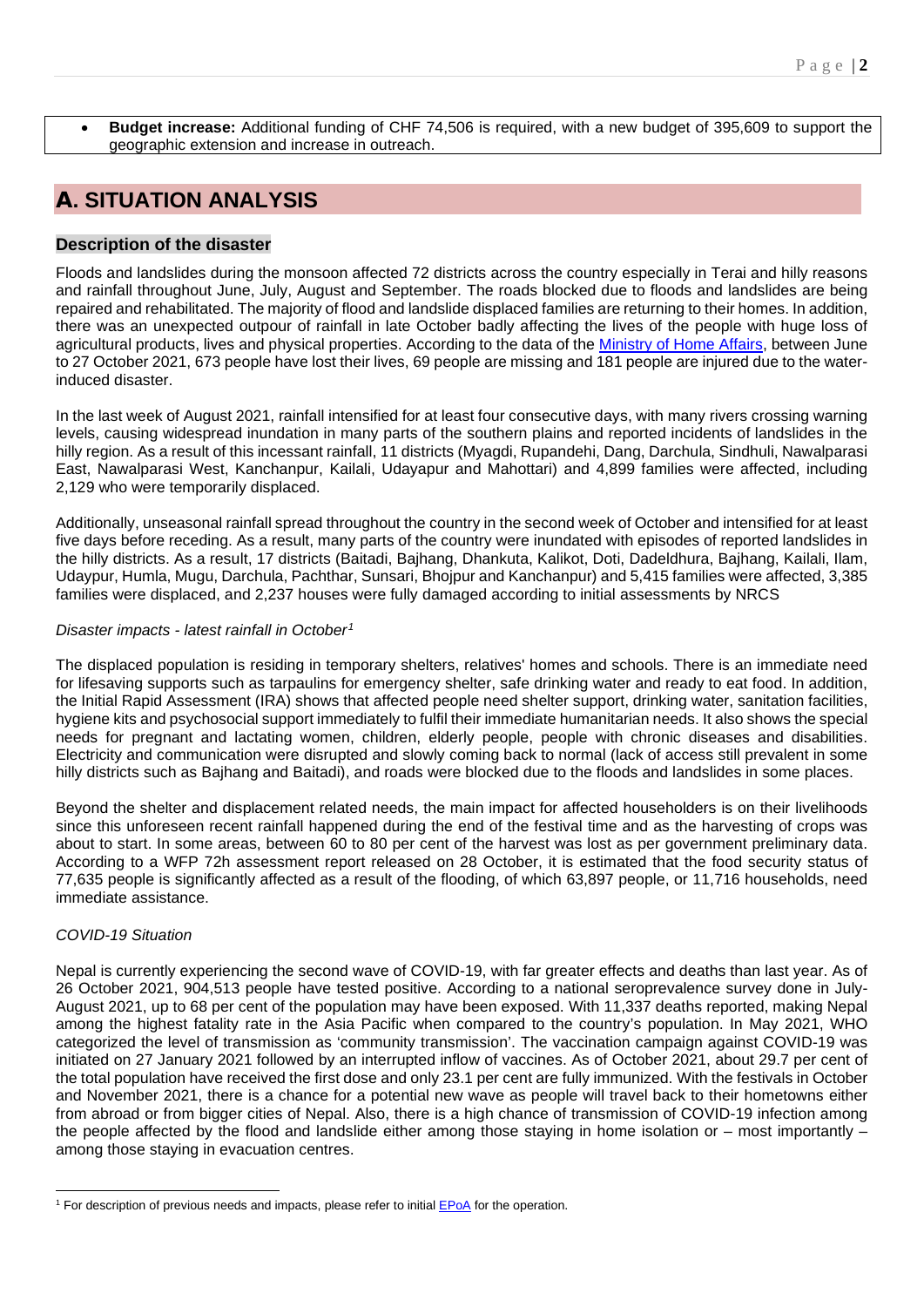## Summary of current response

## **Overview of host National Society**

NRCS is an independent, volunteer-based and non-profit-humanitarian organization that delivers humanitarian service and support to vulnerable people based on the seven Fundamental Principles of the International Red Cross and Red Crescent Movement. NRCS was established on 4 September 1963. NRCS was officially registered in Nepal after Nepal Government acceded to the Geneva Conventions (12 August 1949). Having been recognized by the International Committee of the Red Cross (ICRC) and affiliated to IFRC on 1 October 1964.NRCS has, over the years, grown to be the largest humanitarian organization in the field of disaster response in Nepal, with its network of seven provincial chapters as well as district chapters (DC) extended in each of the 77 districts of the country. District Chapters receive organizational support from more than 1,508 sub-chapters, 5,410 Junior and 865 Youth Red Cross Circles and Cooperation Committees under them.

## *NRCS preparedness and early actions*

NRCS has been playing a key role in the floods and landslides response in affected districts. NRCS prepared its monsoon preparedness and response plan in line with the government's plan. Immediately after the onset of floods, NRCS activated its Emergency Operation Centre (EOC) at headquarters and affected District Chapters and has been coordinating the response operation. The NRCS provincial and District Chapters called emergency meetings and subchapters were informed and mobilized staff/volunteers including district disaster response teams (DDRT), community action for disaster response in emergency (CADRE) and first aid teams for evacuations, rapid assessments, relief distributions and logistics management in the affected districts. NRCS headquarters has also sent alert information to the 22 national disaster response teams (NDRT) for potential deployment.

NRCS has a standby agreement with UNFPA focusing on reproductive health in emergency and an MoU with the Ministry of Health and Population for deploying doctors at the time of emergency as part of the Red Cross Emergency Clinic (RCEC). There is also a standby agreement with UNICEF covering emergency WASH, and with the World Food Program (WFP) for food and cash support. Finally, the NRCS is an active member of the Cash Working Group under the humanitarian country team (HCT).

The NRCS district chapters and sub-chapters are working closely with the concerned local government and other humanitarian agencies. The NRCS provincial committee coordinated with the affected districts and participated in the meeting called by Provincial Disaster Management Committee (PDMC) and liaison to NRCS EOC and District Chapters, Local Disaster Management Committee (LDMC) and Community Disaster Management Committee (CDMC) members. NRCS volunteers from sub-chapters were actively involved in disseminating the flood and landslide alert messages, which helped the communities to evacuate on time (throughout the affected districts). The search and rescue team of NRCS district chapters closely worked together with security forces to conduct search and rescue of affected people. NRCS is regularly coordinating with local stakeholders and participating in the emergency meeting called by DDMC in affected districts.

## *Ongoing response in initial ten districts affected by floods and landslides starting from 26 August 2021*

As per reports received from the ten district chapters involved in the operation as of 27 October 2021, NRCS distributed 64[2](#page-2-0) full sets<sup>2</sup> of household items package (including essential household items) as well as 1,132 sheets of tarpaulins for immediate shelter. Likewise, NRCS distributed additional items according to the needs of the families which includes 964 blankets, 140 mattresses, 156 sets of kitchen utensil sets, 54 hygiene kits, 639 units of mosquito nets, 546 buckets, and 46 dignity kits. In addition, 54 families received unconditional cash grants. Hygiene promotion, health promotion, PSS as well as other protection-related activities are under implementation, for which more details are available under respective outputs in section C.

NRCS has deployed at least 163 trained volunteers on the ground to provide various immediate responses like search and rescue, first aid, evacuation and immediate relief as needed. The volunteers were also mobilized to conduct initial rapid assessment in the affected districts and further conducted a detailed assessment in ten districts<sup>3</sup>. The affected NRCS District Chapters worked together with local authorities to conduct assessment and relief distribution as well as support communities through the provision of shelter items, hygiene items, cash grants and health-related activities.

<span id="page-2-0"></span><sup>&</sup>lt;sup>2</sup> NRCS full set of household items package consists of one sheet of tarpaulin, two pairs of blankets, one pair of female saree, one pair of male dhoti, 3.5 meters of suiting cloth, seven meters of printed cloth, two meters of plain cloth, four meters of terri-cotton cloth, one set of kitchen utensils, one unit of water bucket,10 meters of nylon rope and one unit of plastic packaging bag.

<span id="page-2-1"></span><sup>&</sup>lt;sup>3</sup>Please refer to the **EPoA** for the name of the Districts.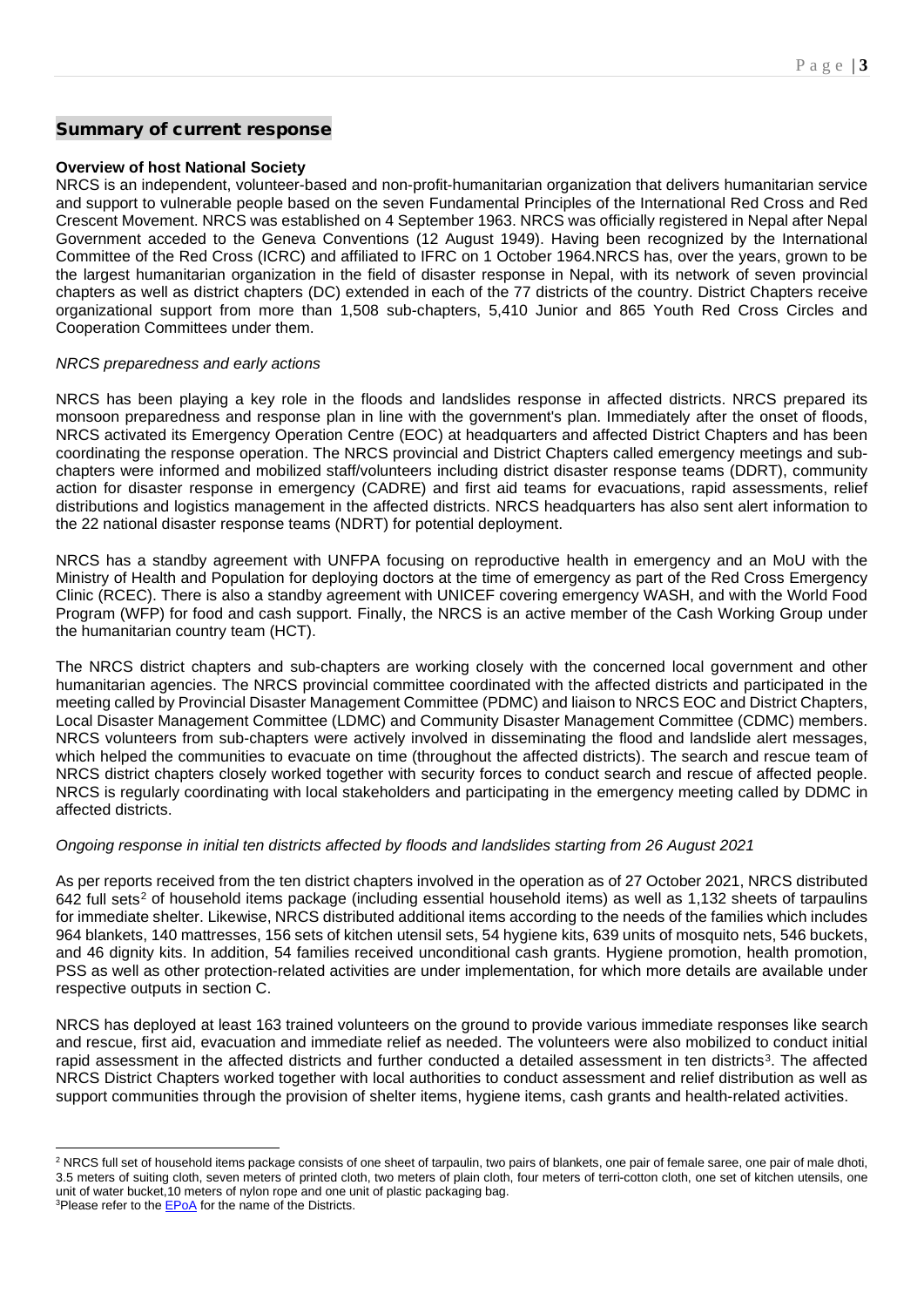NRCS is also working together with the government, Movement partners and other organizations in COVID-19 preparedness and response operation. The monsoon floods and landslides have also increased the risks of COVID-19 spread in the community, especially those who are displaced by the landslides and staying in temporary shelters.

## *Additional response actions following floods and landslides triggered by rains starting from 17 October*

Following the rainfall, the nine NRCS affected district chapters immediately took action to support communities, including through the distribution of relief materials from their local stockpiles focusing on immediate shelter needs. Due to limited access and connectivity, the distribution reports are yet to be compiled at the national level.

In addition, NRCS volunteers were mobilized to conduct IRA together with police and local authorities. Eight IRA reports from seven districts were completed and widely disseminated with relevant authorities, partners and donors.

In support of the early response efforts, the NRCS National Head Quarter (NHQ) dispatched approximately 1,000 household item kits to affected districts from its pre-positioned stocks in warehouses located across the country.

In Bardiya and Kailali districts, NRCS worked with local authorities on anticipatory actions (with the technical and financial support of the Danish RC), which included mobilizing volunteers to alert communities at risk, preparing evacuation centres, providing ready to eat food to those evacuated and distributing initial shelter support to those in need. In addition, there are initial plans to provide cash support to targeted populations using the social protection mechanisms of the government. This is also being supported in conjunction with a shock-responsive social protection pilot project funded by ECHO through the Danish RC.

In Jhapa District, NRCS received funding of around CHF 200,000 from the World Food Programme (WFP) to provide unconditional cash to affected populations (target of 1,600 HHs) and distributions started already.

## **Overview of Red Cross Red Crescent Movement in country**

The IFRC Country Delegation (CD) in Nepal is providing daily technical support to NRCS in preparing for and responding to disasters and crises in Nepal, including the current DREF and COVID-19 operations. The IFRC CD coordinates further with the IFRC Asia Pacific Regional Office (APRO) for additional surge capacity, including financial contribution to the efforts through the DREF allocation (monthly meetings are being held with NRCS, IFRC CD and IFRC APRO, the latest being held on 22 October). IFRC is co-leading the emergency shelter cluster in Nepal and coordinating with emergency shelter members. IFRC is participating in different meetings of the National Emergency Operation Centre (NEOC) and the HCT along with NRCS.

The NRCS has kept all partners updated on the situation, current needs and response plans through coordination meetings, floods operation meetings and sharing of progress reports. A partner's meeting on the new impacts was held on 22 October and a subsequent technical meeting involving IFRC, American Red Cross and Danish Red Cross was held on 26 October. Danish Red Cross has secured an estimated CHF 100,000 in support of its response actions in Bardiya and Kailali, while the American Red Cross is in discussion with NRCS to trigger its Quick Action Fund (QAF) to provide up to USD 50,000 to the response operation in Doti, Baitadi and Bajhang.

## **Overview of other actors in country**

The Government of Nepal launched its nationwide Monsoon Preparedness and Response Plan in early July and immediately activated its NEOC to coordinate relief activities in the flood-affected areas. The Ministry of Home Affairs (MoHA) and its National Disaster Risk Reduction and Management Authority (NDRRMA) are taking the lead role in coordinating the response operation with all levels of government, conducting rescue, evacuation, rapid assessment and relief distribution. The Government has mobilized security forces for search, rescue and evacuation of the people stranded from floods and landslides areas. They have been mobilizing helicopters for search and rescue. District Disaster Management Committee and MoHA are actively engaged in responding to the situation. Emergency meetings are held in MoHA where NRCS and IFRC are participating on regular basis. Likewise, NRCS is a member of the Disaster Management Committees at all levels (provincial, district and municipalities) and works closely with respective authorities in responding to the needs of affected people.

The Department of Hydrology and Meteorology (DHM) established toll-free numbers for flood early warning systems and circulated SMS (short message services) from time to time. The DHM also regularly updates information on their website, with a flood forecast every 24 hours, which NRCS supports to disseminate at the community level.

The HCT mechanism is very active in the country, with all clusters being led by line Ministries and ongoing coordination at strategic and operation levels. The Emergency Response Plan for the monsoon was finalized in June 2020 and the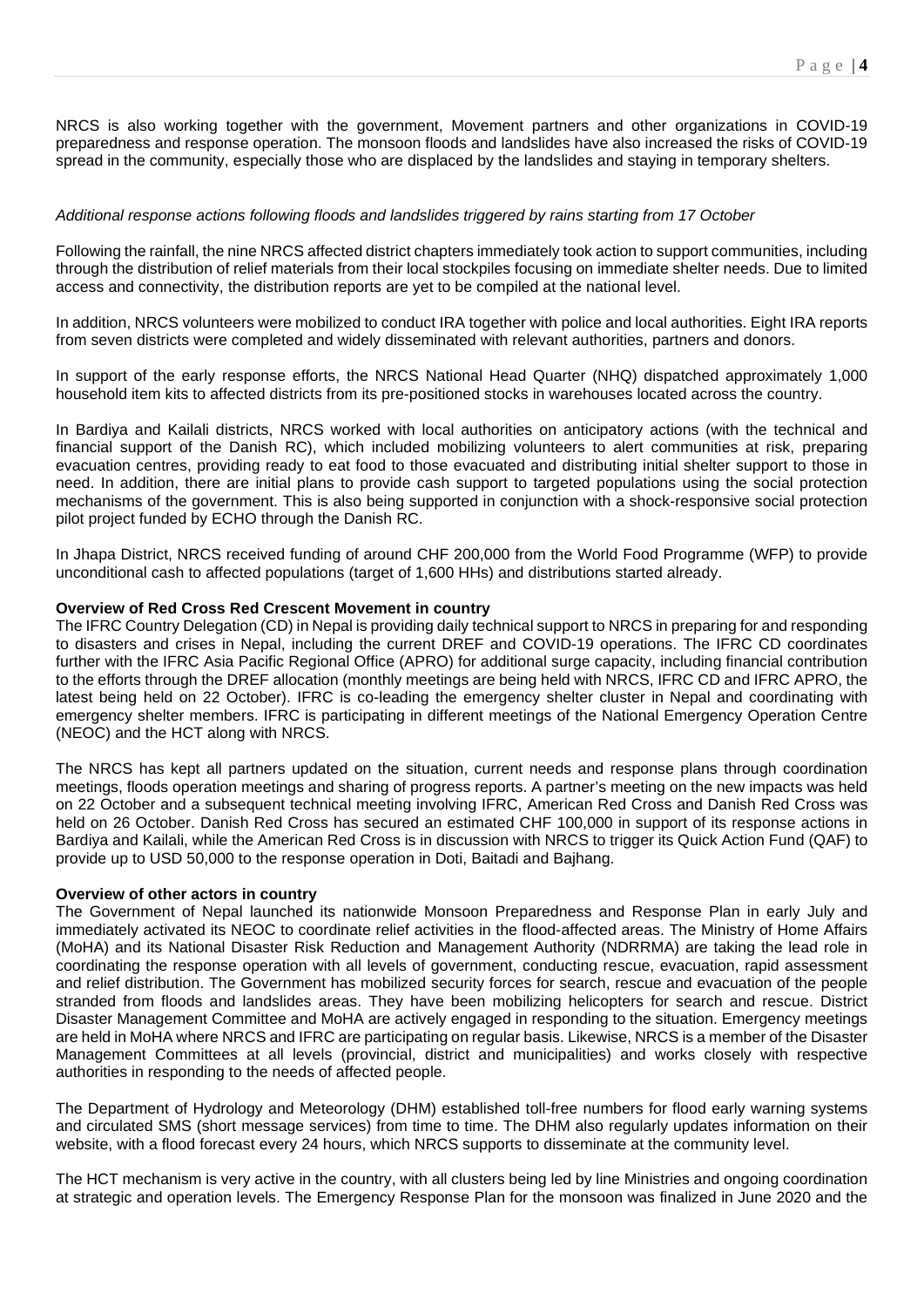Government of Nepal requested its activation on 16 July 2020. The Association of International NGOs (AIN) is representing the interests of all INGOs in the HCT mechanism and information is being shared through related clusters. Following the latest impacts, the HCT operational team had its meeting on 21 October and issued an initial situation report on 22 October.

## Needs analysis and scenario planning

## **Shelter**

The landslides caused by massive rain swept away or damaged houses in hilly districts. Similarly, floods (water-logged) have affected mud and brick houses, with mud mortar houses being severely affected in plain areas of the eastern and western part of Nepal, whereas the concrete houses seemed less affected by inundation and breaching of earthen embankment in some rivers. The NFRI full set is in high demand from the hilly districts whereas tarpaulins and basic shelter NFRI are assessed as needed shelter items to be supported in Terai areas. The families with completely damaged houses are still staying out in the temporary shelters, schools and relatives' houses. So, there is a need for tarpaulins, ropes and shelter tool kits and trained volunteers to help build temporary shelters and pass on relevant technical messaging. While responding to the COVID-19 situation, most of the existing infrastructures such as school buildings, evacuation centres and public buildings are occupied as quarantine centres and there is less possibility to use those infrastructures for temporary evacuation centres for the people affected by floods and landslides. Therefore, there is an additional need for tents or tarpaulins with technical support to set up camps/temporary shelters.

## **Livelihood and basic needs**

The landslide incidents along with floods have swept away agricultural land, crops, livestock and irrigation canals. Hence, a significant effect on the livelihood of the affected families is anticipated. Households lost livestock and do not have enough food and income for food. The majority of the affected people work on agricultural land as tenant farmers. Food and daily household items are immediately needed to support these families that can be addressed through cash and voucher assistance.

## **Health**

There are COVID-19 isolation wards in different hospitals at district and national levels. Likewise, there is a possibility of an increase in COVID-19 cases as well as an outbreak of water-borne diseases such as diarrhoea. Mosquito breeding is observed in August and September and cases of dengue have been observed in some areas. People living in the southern belt of the country need additional mosquito nets especially during and immediately after the monsoon season. Similarly, snakebite along with vector-borne disease (i.e. Malaria and Dengue) can cause severe consequences among the displaced population; especially children, senior citizens and pregnant women are at high risk of infections. In disasters, the distress level of survivors and community members who have lost their loved ones which be higher. They need mental health and psychosocial supports (PSS) including psychological first aid service. Mobilization of trained volunteers for disseminating health and hygiene awareness messages including the importance of physical distancing is important to prevent possible risk of COVID-19 transmission and other epidemic outbreaks. Finally, there is a need to ensure the safety and security of staff and volunteers (first responders) and there is a need for protective items such as masks, gloves and sanitizers for the responders.

## **Water, sanitation and hygiene**

Since the existing water sources are contaminated in the affected areas, there is a need to support the affected population with clean drinking water by distributing WASH kits such as water purification tablets and buckets to purify water, to keep drinking water safe. Likewise, the flood and landslide have affected household latrines which could increase the practice of open defecation. There is a need to support affected families with emergency toilets and household latrines. Families displaced by the landslides have lost their household items and hygiene items (such as bathing soap, laundry soap, bucket, etc.) to ensure they maintain safe hygiene practices. Hygiene promotion activities should be promoted to encourage proper hygiene practices. Basic community sanitation, cleaning of stagnant water, distribution of hygiene kits, and awareness-raising on proper hygiene practice are essential to be conducted in the areas.

## **Protection, Gender and Inclusion (PGI)**

The Initial Rapid Assessment conducted by NRCS has shown promotion of SGBV initiatives and protection related activities for adolescent girls and women are needed. In addition, there is a need for dignity kits required for the women in affected areas. There have been few cases of sexual exploitation in COVID-19 affected areas and still, there is some sort of possibilities of such cases in landslide affected areas. Thus, NRCS has planned to conduct SGBV orientations with the involvement of local communities and support dignity kits for the targeted vulnerable groups.

## **Targeting**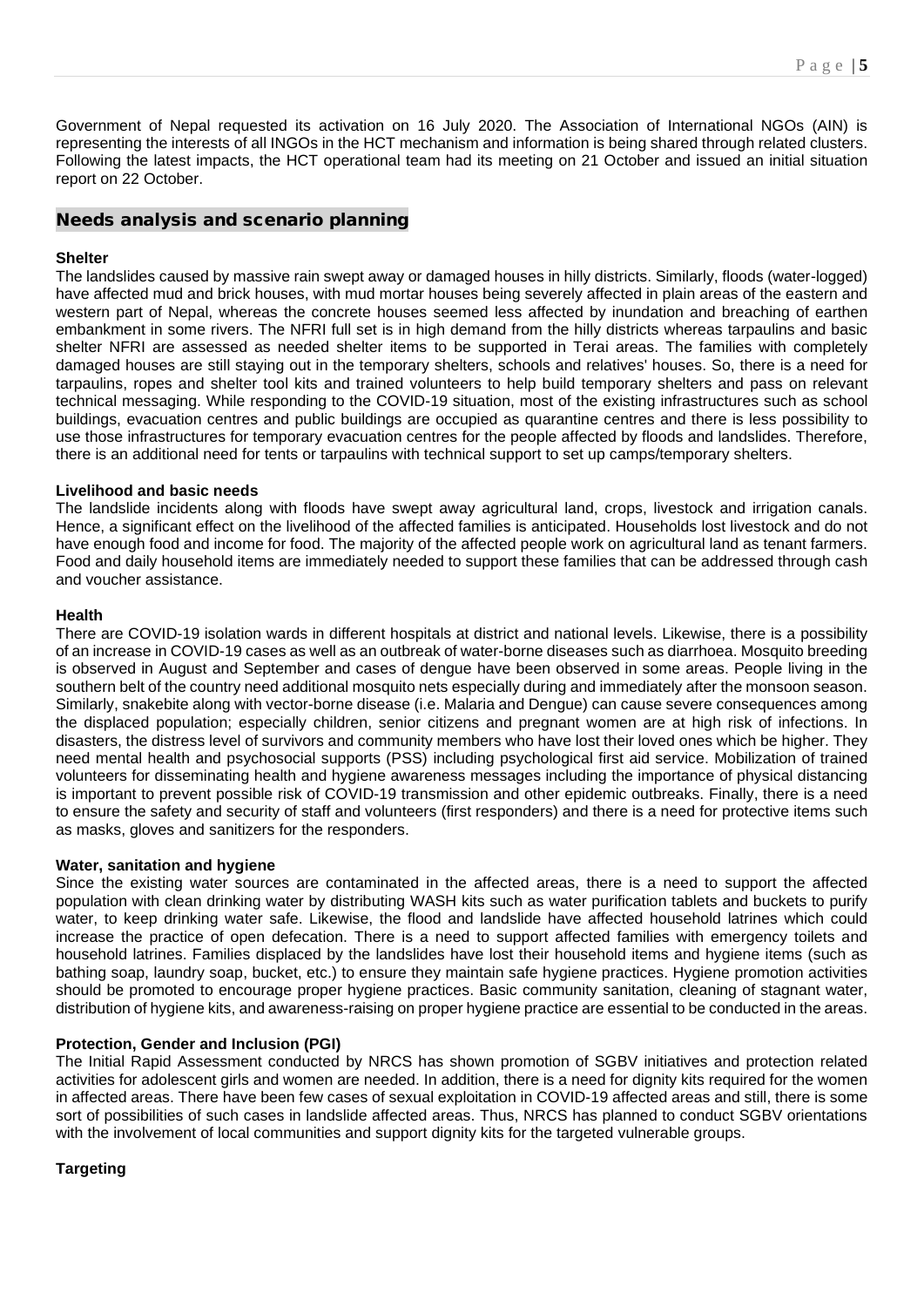NRCS ensured the relief efforts were in line with the established standards of Government of Nepal (GoN) and cluster system and applied a gender and diversity sensitive analysis in the beneficiary selection, including by targeting womenheaded households, pregnant or lactating women, single women, people with a disability, old-aged people, people facing caste-based exclusion and COVID-19 affected people. The beneficiary selection criteria used by NRCS include:

- People affected by floods and landslides and,
- Households headed by children below 18 years or elderly above 65 years of age.
- Households headed by women and single women.
- Households involved in agriculture and livestock activities before floods who have not been able to restore their livelihood activities after the floods.
- Households having home quarantines or COVID-19 affected people (positive cases and having high potential)
- Death of an earning member of the family due to floods and landslides and COVID-19 or multiple causes.
- Households comprising of people with disability (PWD), mental disability and person with chronic illness.

As far as **new targets** are concerned, the below table highlights initial numbers, which are being updated as new information becomes available:

|                  |                               | <b>Target to be covered by</b>                     |                                                        |                       |
|------------------|-------------------------------|----------------------------------------------------|--------------------------------------------------------|-----------------------|
| <b>Districts</b> | <b>House fully</b><br>damaged | <b>American Red</b><br><b>Cross through</b><br>QAF | <b>Danish Red</b><br><b>Cross bilateral</b><br>support | <b>DREF</b> operation |
| Bajhang          | 40                            | 40                                                 | ۰                                                      |                       |
| Doti             | 406                           | 406                                                | ٠                                                      |                       |
| Baitadi          | 35                            | 35                                                 | ۰                                                      | ۰                     |
| Kailali          | 125                           | ۰                                                  | 500                                                    |                       |
| <b>Bardiya</b>   | 819                           | ۰                                                  | 200                                                    |                       |
| Jhapa            | 0                             | ۰                                                  | ٠                                                      |                       |
| Kalikot          | 15                            | ۰                                                  | ۰                                                      | 15                    |
| Kanchanpur       | 200                           | ۰                                                  | $\overline{\phantom{0}}$                               | 200                   |
| <b>Ilam</b>      | 16                            | ۰                                                  | ٠                                                      | 15                    |
| Panchthar        | 581                           |                                                    | ۰                                                      | 170                   |
| <b>Total</b>     | 2,237                         | 481                                                | 700                                                    | 400                   |

*More information on targeting in each of the response sectors is provided in below section C.*

## **Operation Risk Assessment**

The flood and landslide events, as well as the impacts, were updated regularly in line with the forecast and analysis provided by the authorities, in particular the Department of Hydrology and Meteorology (DHM), as well as advice received on daily basis from the Red Cross Climate Centre (RCCC) during the response operations. In the case of increased transmission of COVID-19 infection as well geophysical complexity, few risk factors were anticipated while planning for response operations. The anticipated risks and mitigation measures are presented below:

| <b>Overall risks and mitigation measures</b>                                                                                                 |                                                                                                                                                                                                                                                                                                                               |  |
|----------------------------------------------------------------------------------------------------------------------------------------------|-------------------------------------------------------------------------------------------------------------------------------------------------------------------------------------------------------------------------------------------------------------------------------------------------------------------------------|--|
| <b>Anticipated risks as per EPOA</b>                                                                                                         | Update on the risks and any mitigation measure taken                                                                                                                                                                                                                                                                          |  |
| Problems for responders to have access in<br>affected areas and transport relief items<br>due to inundation                                  | Access issues happened in few hilly districts which delayed the<br>assessment processes. District chapters mobilized volunteers from<br>neighbouring sub-chapters and used secondary information from<br>government sources.                                                                                                  |  |
| Impact of COVID-19 pandemic can affect<br>overall monsoon response cycle including<br>the potential risk to the NRCS staff and<br>volunteers | The COVID related risks have declined since August 2021 so that<br>the operation could run smoothly in this regard. However, there is a<br>need to remain vigilant following the increased social interactions<br>during the festival season in the country which could lead to an<br>increase in infections in coming weeks. |  |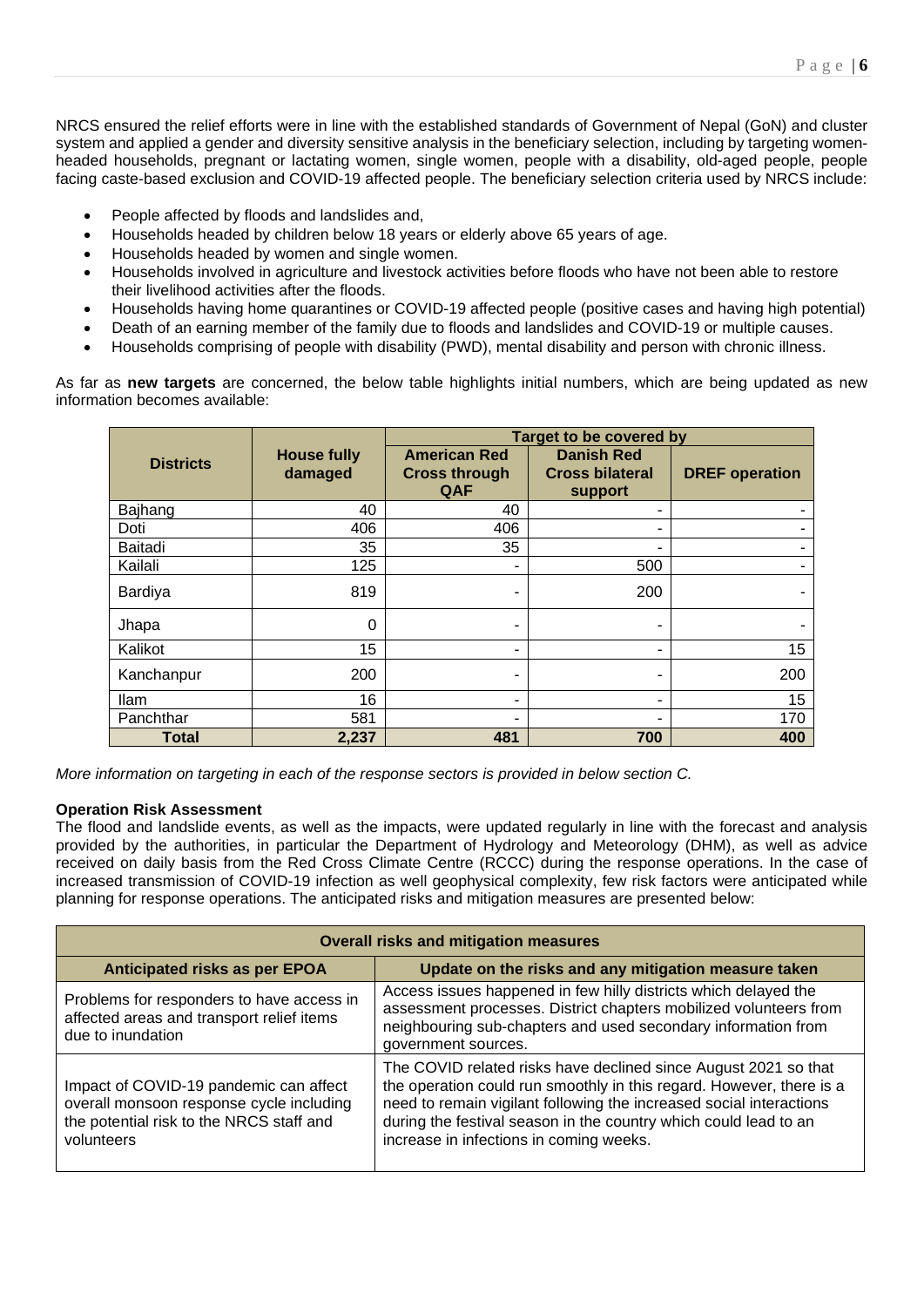| <b>Overall risks and mitigation measures</b>                                                                  |  |  |
|---------------------------------------------------------------------------------------------------------------|--|--|
| Update on the risks and any mitigation measure taken                                                          |  |  |
| This risk did not materialize as GoN is also providing cash for its<br>response to the floods and landslides. |  |  |
| This has not materialized so far as the operation is utilizing pre-                                           |  |  |
| positioned stocks of the NRCS. At this stage, replenishment                                                   |  |  |
| processes are due to start mid-November for which IFRC CD is<br>already I touch with IFRC APRO.               |  |  |
|                                                                                                               |  |  |

# B. OPERATIONAL STRATEGY

## **Overall Operational objective**

The operation objective is to address the immediate relief needs of an estimated 10,870 people affected by floods and landslides. The needs of 2,174 targeted families in floods and landslides affected districts are to be addressed through the provision of goods and services to meet their basic needs, such as shelter, WASH, protection and health for an initial period of three months, followed by another three months dedicated to replenishment of NRCS stocks as well as final monitoring and learning.

The six months timeframe takes into consideration factors such as anticipated operational challenges with the upcoming festival season in October-November, an ongoing transition in NRCS governance in October-December, procurement timelines, a potential third wave of COVID-19 following the festival season as well as the restrictions that may impact the supply chain.

## **Strategies for implementation**

The National Society developed its monsoon response plan in June 2021 which drives all tiers of NRCS to coordinate and operationalise response operations effectively and efficiently which is a part of NRCS overall strategic plan. The EOC was activated on 15 June 2021 to coordinate overall response operation including mobilisation of volunteers in the field, ensure timely assessment of devastation caused by the disaster (within 24-48 hours), prepare operational plans and provide immediate relief to the people affected by the disaster.

In general, the operation is considering the following implementation strategies:

**Coordination and operation implementation through EOC:** NRCS has a mechanism of activating EOC for smooth coordination and implementation of response operation. The EOC comprise of mobilization guidelines, sector team who are representatives from different departments and response coordinator. The majority of the day-to-day actions and decisions at the national level are made from the EOC while district chapters are leading the response at the field level in coordination with municipalities and as a member of the District Disaster Management Committee.

*Coordination and partnership***:** NRCS, according to its auxiliary role to the Nepal Government in humanitarian assistance during disasters and conflict, has been closely working together with the government to respond to any type of disaster since its inception. NRCS has been working in close coordination with the Government of Nepal at central, provincial, district and municipal levels in disaster preparedness and response. Assessment and relief activities are carried out in coordination with NEOC, NDRRMA and District emergency operation centre. The IRA is conducted in close coordination with district and municipality authorities. NRCS also supports or collaborates with the local government to conduct a detailed household assessment. Likewise, response activities are coordinated with relevant local authorities as well as clusters at provincial and national levels. Finally, the existing standby agreements with different agencies are triggered as per needs in a large-scale disaster.

*Risk Communication and Community engagement and accountability (CEA):* A variety of communication channels and methods is being used during the response including face to face communication and available media channels. As per community context and need, the required information are being adapted and developed. The key messages are being shared depending on context such as communication channel, timing, location, likely audience reached etc. Communities (both recipients and non-recipients) have the opportunity to ask questions, make complaints and appeal for their inclusion in distributions and other activities throughout the process. Communities, where the Red Cross chose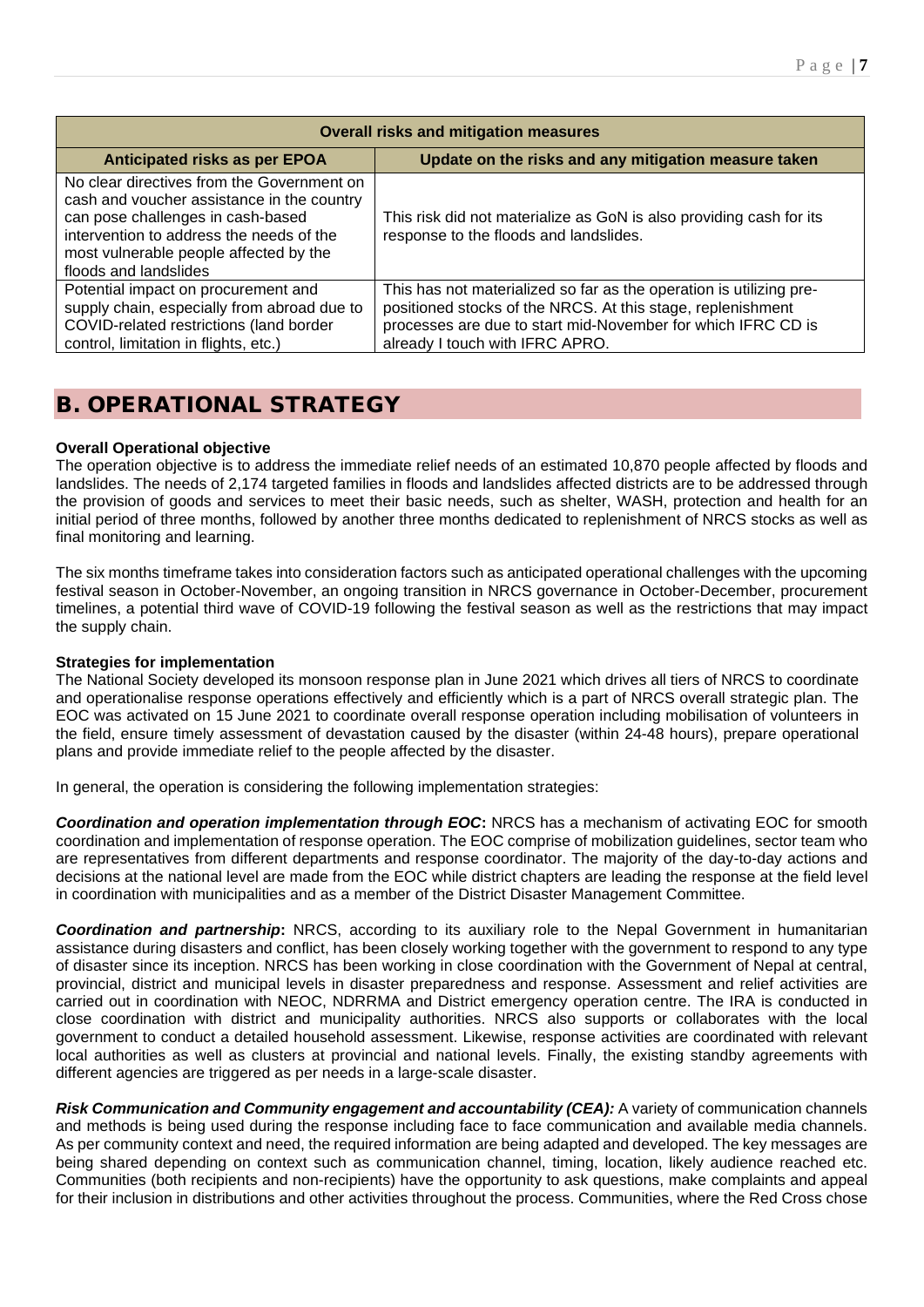to work, are based on several criteria, including the extent of community needs and vulnerabilities, the presence or otherwise of alternative service providers, the strength of any existing Red Cross presence in the community, and how well the needs of the community tally with the strength of the Red Cross to deliver the required support.

The NRCS Hotline-1130 a free to call service is being promoted to the communities together with a relief distribution and orientation programme. Along with this face-to-face communication is given priority and community volunteers are encouraged to listen and respond to the people. Apart from this the district chapters, sub-chapters are readily available to hear out and address issues of the community. All activities are carried out with the knowledge of the local government and willingness of the community, ensuring their engagement as per relevant guidelines of the national society to ensure transparency and accountability towards the community, government, partners and stakeholders.

*Inclusive response, leave no one behind:* NRCS is ensuring social protection and the inclusive response of all affected populations. Reaching the most vulnerable through timely information, relief aid and services are the key strategies for the response. Women, girls, children, elderly, PWD, sexual minorities, excluded and marginalized communities are given special focus as per their needs and requirement to safeguard their rights to make sure that no one is left behind.

*Timely response:* NRCS is ensuring a timely response through deployment of its trained staff and volunteers. The District Chapters have been deploying 163 first aid/DDRT volunteer in the affected area. The District Chapters have trained CADRE teams and first aid volunteers who come into action at the time of a disaster. Regional warehouses have used their stockpiles of NFRIs to support the required distributions. Such stockpiles had been depleted as part of COVID-19 response; however, replenishment was initiated in May 2020 to address some of the gaps.

*Rigorous planning, monitoring, evaluation, reporting and information management practice:* Stronger planning, monitoring, evaluation reporting and information management (PMER-IM) system is being practised in the operation. The PMER-IM major strategies and activities have been linked with NRCS existing PMER-IM division from the beginning of the operation. Participatory and bottom-up planning approaches have been practised during the development of the EPoA and this plan has been developed based on the gaps identified from the IRA of the affected communities and field reports. Likewise, a detailed assessment is being carried out to find out the specific needs of the affected communities. The operation is regularly capturing challenges, exploring potential solutions for resolving the challenges, learnings and good practices, exit surveys, Post Distribution Monitoring. Likewise, regular situation updates, information bulletins are being developed for documentation and sharing of the operation updates. In addition, lessons learning of the previous *Monsoon Flood and Landslide DREF 2020* implemented by NRCS is being taken into consideration while implementing the current DREF. The key lessons from the past DREF operation are as follows:

- Review non-food items (NFI)/HHIs package composition, which could not be done yet. However, NRCS is not always giving full package and IFRC will replenish only those items distributed.
- Partner with financial institutions on cash delivery.
- Invest earlier on data tracking for easier reconciliation of the distributions at the end of the operation
- Further strengthening the NRCS's feedback and complaint mechanisms.

*Compliance with NRCS safeguarding policy (zero tolerance):* NRCS is complying with the zero-tolerance policy on SGBV, workplace harassment, any kind of Sexual Exploitation and Abuse (PSEA), fraud, corruption and other types of misconduct. The GESI Department of NRCS is strictly monitoring in this regard and any type of misconduct found will be reported and dealt with according to the policies of the NRCS and the Government.

*Cash and voucher assistance (CVA):* CVA has been integrated with shelter, health, protection and WASH related activities and has started providing cash assistance to the beneficiaries on the basis of access to the local market and availability of cash flow institutions. NRCS coordinates with banks and financial institutions in the districts, supports beneficiaries to open account and transfer the cash. Banks and financial institutions are not available in few affected areas of some districts which are in remote areas so NRCS generally coordinates with local municipalities and distributes direct cash. More information will be provided in the next update.

*Human resource and duty of care:* NRCS provides insurance, orientation and personal protective items to all the frontline staff and volunteers involved in the floods and landslides operation. Both IFRC and NRCS have developed a Business Continuity Plan and have security protocols in place to monitor threats as well as ensure timely and effective safety of all involved in the operation. Some possible risks for staff and volunteers are the transmission of COVID-19 infection and road blockage due to flood and landslide, blocking access to the target area.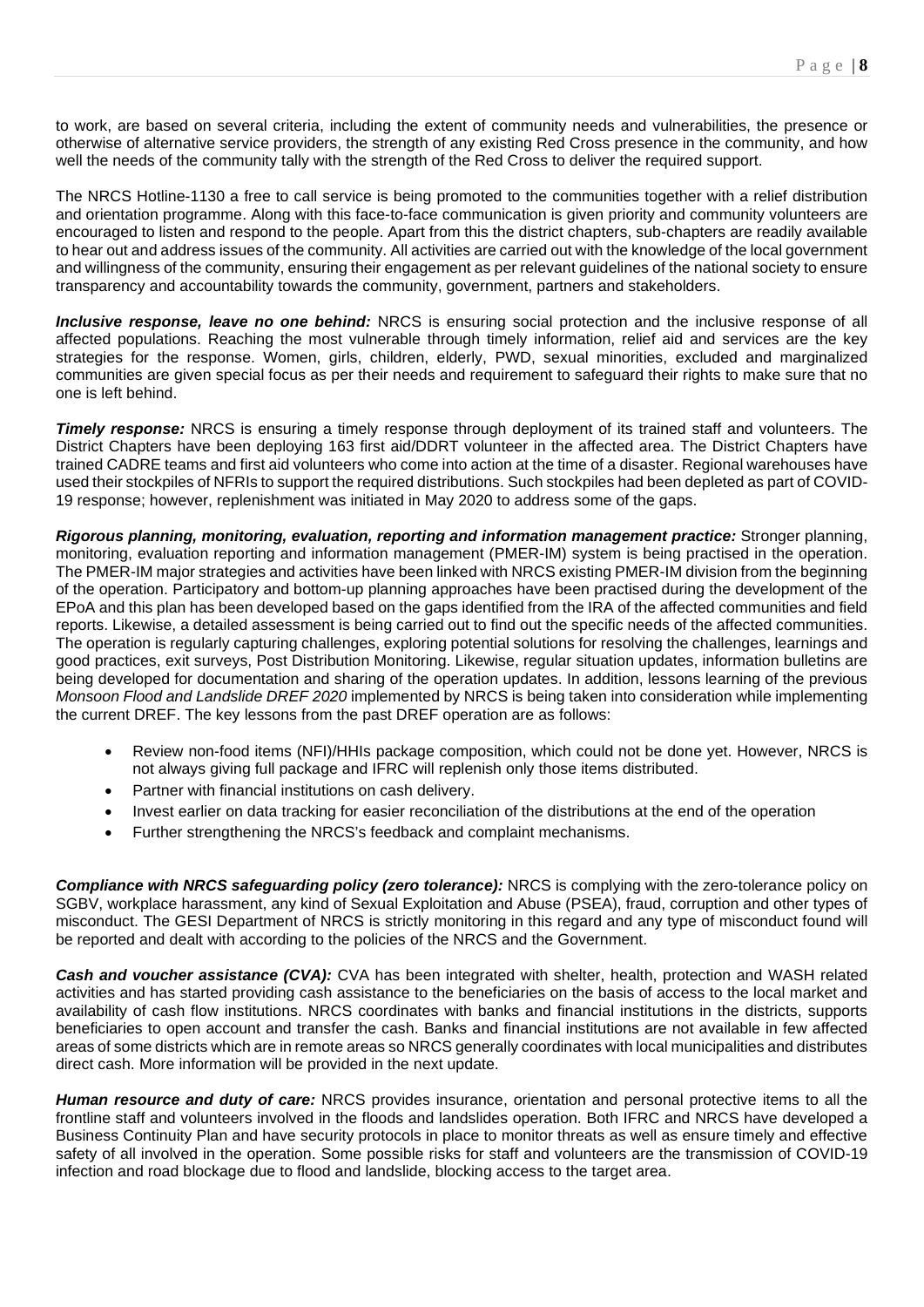*Security:* Enabling safe and secure programme delivery is a priority for IFRC and a standard IFRC security framework, as well as a country security plan, is in place which applies to all IFRC-deployed personnel. The National Society enjoys a good level of community acceptance countrywide, with established networks of community-based volunteers. The National Society's security framework is being applied for the duration of the operation to their staff and volunteers. There is recognition of and respect for the Red Cross Red Crescent emblem and understanding of the activities carried out by the Movement. As well as coordinating with other Red Cross Red Crescent Movement partners, regular contact is maintained with local security networks. IFRC CD also participates in a range of stakeholder meetings in which safety and security matters are considered and discussed, including HCT meetings convened by OCHA.

An IFRC country security team is in place and the general safety and security situation in the country is constantly monitored. The security officer disseminates Security Advisories, including any necessary temporary restrictions when appropriate. Safety and Security alerts are also sent via SMS messages. All new and visiting international personnel are provided with a security welcome pack and must attend a security briefing within 24 hours of arrival in-country.

The identified safety and security threats are not likely to significantly affect the ability of Red Cross personnel to implement program activities. Difficult terrain, geographical remoteness, harsh weather conditions and damaged infrastructure (roads and bridges) are current realities in the field that contribute to the risks. The key potential risks to Red Cross personnel are road safety incidents, flash floods, mudslides, petty crime and health risks. There is always a latent threat of incidents occurring due to recipient dissatisfaction. Proactive security measures are in place and team leaders are aware of the mitigating measures to be taken to avoid such risks. Ongoing risk mitigation measures such as safety and protection equipment, field movement tracking and communication tools will be updated as required to reduce potential incidents.

Field movement monitoring is in place, with field travel monitored closely through radio contact and phone communications. All teams should have lifejackets, first aid kits, a hard copy road map with alternative routes, contingency supplies of water, food and funds to enable them to be self-sufficient in the event they become stranded. Volunteers and staff engaged in the operation will be required to adhere to the appropriate security measures. The wearing of life jackets by all staff and volunteers travelling by water transport will be mandatory. Staff and volunteers to be aware of the security situation and briefed on reactions in an emergency before deployment in the operational area

*Logistics and supply chain:* At the onset of the operation, NRCS has sufficient stockpiles in the country to implement all activities across the five sectors. Towards the end of the third month of operation, based on distribution lists received from district chapters, NRCS and IFRC will finalize the list of items to be replenished and further agree on the modalities of the procurement, either from NRCS or IFRC CD side. Most of the replenishment items can be procured locally while LLIN, blankets and tarpaulins may be procured internationally. The decision will be taken based on the actual distribution figures at the beginning of December. For cash transfers, NRCS uses mainly its own banks, transferring directly to beneficiary accounts. If other FSP is required, procurement will be carried out. The team will also seek support and advice from the Global Humanitarian Services & Supply Chain Management unit in Asia Pacific (GHS&SCM-AP) in Kuala Lumpur as required.

*Communications:* NRCS and IFRC communications teams have worked together to promote the work of the volunteers on the frontline of the response, helping those affected by the landslides and floods. Some of the national, international, and social media coverage of Nepal monsoon flood and landslide are as follows:

- [Press Release: Red Cross rushes relief as severe floods and landslides hit Nepal, India](https://www.ifrc.org/press-release/red-cross-rushes-relief-severe-floods-and-landslides-hit-nepal-india)
- [Over 180 people killed after heavy rains in Nepal and India](https://eur02.safelinks.protection.outlook.com/?url=https%3A%2F%2Fapnews.com%2Farticle%2Fcoronavirus-pandemic-floods-health-india-nepal-c623062c1e300d32e868d3b607aa788e&data=04%7C01%7CManorama.GAUTAM%40ifrc.org%7Cf0b530836aa744a73ec208d9955b12fe%7Ca2b53be5734e4e6cab0dd184f60fd917%7C0%7C0%7C637705040655205237%7CUnknown%7CTWFpbGZsb3d8eyJWIjoiMC4wLjAwMDAiLCJQIjoiV2luMzIiLCJBTiI6Ik1haWwiLCJXVCI6Mn0%3D%7C1000&sdata=sa7yKITalLxc11xUL2kE9meu%2FRvSV1lRRAZ33CKfmRE%3D&reserved=0)
- **[The Washington Post](https://eur02.safelinks.protection.outlook.com/?url=https%3A%2F%2Fwww.washingtonpost.com%2Fworld%2Fover-180-people-killed-after-heavy-rains-in-nepal-and-india%2F2021%2F10%2F21%2F523fe670-325b-11ec-8036-7db255bff176_story.html&data=04%7C01%7CManorama.GAUTAM%40ifrc.org%7Cf0b530836aa744a73ec208d9955b12fe%7Ca2b53be5734e4e6cab0dd184f60fd917%7C0%7C0%7C637705040655215197%7CUnknown%7CTWFpbGZsb3d8eyJWIjoiMC4wLjAwMDAiLCJQIjoiV2luMzIiLCJBTiI6Ik1haWwiLCJXVCI6Mn0%3D%7C1000&sdata=ddc1QtV0s%2FWfVl5Ps9KJ6Y1EoExxNJZ2rClMbDekmUM%3D&reserved=0)**
- [Flooding triggers landslides in Nepal and India, killing at least 150 people and washing away homes](https://eur02.safelinks.protection.outlook.com/?url=https%3A%2F%2Fwww.abc.net.au%2Fnews%2F2021-10-22%2Findia-nepal-deadly-floods%2F100558832&data=04%7C01%7CManorama.GAUTAM%40ifrc.org%7Cf0b530836aa744a73ec208d9955b12fe%7Ca2b53be5734e4e6cab0dd184f60fd917%7C0%7C0%7C637705040655404362%7CUnknown%7CTWFpbGZsb3d8eyJWIjoiMC4wLjAwMDAiLCJQIjoiV2luMzIiLCJBTiI6Ik1haWwiLCJXVCI6Mn0%3D%7C1000&sdata=VurMSlrcKcae%2FUWd2nMzCKYRp%2B4YuCwlTVMOdw%2B9yfs%3D&reserved=0)
- **[RFI -](https://eur02.safelinks.protection.outlook.com/?url=https%3A%2F%2Fwww.rfi.fr%2Fen%2Fnearly-200-perish-in-india-nepal-rains-1&data=04%7C01%7CManorama.GAUTAM%40ifrc.org%7Cf0b530836aa744a73ec208d9955b12fe%7Ca2b53be5734e4e6cab0dd184f60fd917%7C0%7C0%7C637705040655374496%7CUnknown%7CTWFpbGZsb3d8eyJWIjoiMC4wLjAwMDAiLCJQIjoiV2luMzIiLCJBTiI6Ik1haWwiLCJXVCI6Mn0%3D%7C1000&sdata=aOT6Iv%2BjLh37Gl1MjFegwN7xc6rFcewEyCnpm1m7iXI%3D&reserved=0) [Radio France International](https://eur02.safelinks.protection.outlook.com/?url=https%3A%2F%2Fwww.rfi.fr%2Fen%2Fnearly-200-perish-in-india-nepal-rains-1&data=04%7C01%7CManorama.GAUTAM%40ifrc.org%7Cf0b530836aa744a73ec208d9955b12fe%7Ca2b53be5734e4e6cab0dd184f60fd917%7C0%7C0%7C637705040655374496%7CUnknown%7CTWFpbGZsb3d8eyJWIjoiMC4wLjAwMDAiLCJQIjoiV2luMzIiLCJBTiI6Ik1haWwiLCJXVCI6Mn0%3D%7C1000&sdata=aOT6Iv%2BjLh37Gl1MjFegwN7xc6rFcewEyCnpm1m7iXI%3D&reserved=0)**
- [Nearly 200 perish in India, Nepal rains](https://eur02.safelinks.protection.outlook.com/?url=https%3A%2F%2Fwww.france24.com%2Fen%2Flive-news%2F20211021-nearly-200-perish-in-india-nepal-rains-1&data=04%7C01%7CManorama.GAUTAM%40ifrc.org%7Cf0b530836aa744a73ec208d9955b12fe%7Ca2b53be5734e4e6cab0dd184f60fd917%7C0%7C0%7C637705040655354581%7CUnknown%7CTWFpbGZsb3d8eyJWIjoiMC4wLjAwMDAiLCJQIjoiV2luMzIiLCJBTiI6Ik1haWwiLCJXVCI6Mn0%3D%7C1000&sdata=Yh%2FhfntindEVy38a2thfzc95QqoRK5ggTjrjcGPhg9Y%3D&reserved=0)
- **[Bloomberg News](https://eur02.safelinks.protection.outlook.com/?url=https%3A%2F%2Fwww.bloomberg.com%2Fnews%2Farticles%2F2021-10-21%2Fover-180-people-killed-after-heavy-rains-in-nepal-and-india&data=04%7C01%7CManorama.GAUTAM%40ifrc.org%7Cf0b530836aa744a73ec208d9955b12fe%7Ca2b53be5734e4e6cab0dd184f60fd917%7C0%7C0%7C637705040655274930%7CUnknown%7CTWFpbGZsb3d8eyJWIjoiMC4wLjAwMDAiLCJQIjoiV2luMzIiLCJBTiI6Ik1haWwiLCJXVCI6Mn0%3D%7C1000&sdata=uox%2FlBgKUZVSupdbVT202dV9GbppR5pzz2%2BRzJup7Ig%3D&reserved=0)**
- **[Toronto Star](https://eur02.safelinks.protection.outlook.com/?url=https%3A%2F%2Fwww.thestar.com%2Fnews%2Fworld%2Fasia%2F2021%2F10%2F21%2Fover-180-people-killed-after-heavy-rains-in-nepal-and-india.html&data=04%7C01%7CManorama.GAUTAM%40ifrc.org%7Cf0b530836aa744a73ec208d9955b12fe%7Ca2b53be5734e4e6cab0dd184f60fd917%7C0%7C0%7C637705040655245063%7CUnknown%7CTWFpbGZsb3d8eyJWIjoiMC4wLjAwMDAiLCJQIjoiV2luMzIiLCJBTiI6Ik1haWwiLCJXVCI6Mn0%3D%7C1000&sdata=Z%2BXC36K8otq9zPVba4O%2FJ96WNqSCBMIZvAFcPA1Zpyw%3D&reserved=0)**
- **CBS** Digital
- [Death toll due to rains, landslides reach 88 in Nepal](https://eur02.safelinks.protection.outlook.com/?url=https%3A%2F%2Fwww.laprensalatina.com%2Fdeath-toll-due-to-rains-landslides-reach-88-in-nepal%2F&data=04%7C01%7CManorama.GAUTAM%40ifrc.org%7Cf0b530836aa744a73ec208d9955b12fe%7Ca2b53be5734e4e6cab0dd184f60fd917%7C0%7C0%7C637705040655404362%7CUnknown%7CTWFpbGZsb3d8eyJWIjoiMC4wLjAwMDAiLCJQIjoiV2luMzIiLCJBTiI6Ik1haWwiLCJXVCI6Mn0%3D%7C1000&sdata=KdQk3YjCWHGWhtZbh4OMZR3zZyUoEXFkazX4C6lJeVw%3D&reserved=0)
- **[The Guardian](https://www.theguardian.com/world/2021/oct/20/many-dead-in-flooding-and-landslides-in-northern-india)**
- [Death toll climbs to 207 as India, Nepal face more floods, landslides](https://eur02.safelinks.protection.outlook.com/?url=https%3A%2F%2Fwww.saudigazette.com.sa%2Farticle%2F612530&data=04%7C01%7CManorama.GAUTAM%40ifrc.org%7Cf0b530836aa744a73ec208d9955b12fe%7Ca2b53be5734e4e6cab0dd184f60fd917%7C0%7C0%7C637705040655414319%7CUnknown%7CTWFpbGZsb3d8eyJWIjoiMC4wLjAwMDAiLCJQIjoiV2luMzIiLCJBTiI6Ik1haWwiLCJXVCI6Mn0%3D%7C1000&sdata=b%2F0cH7EEF9%2Fb1KEhz9sOUemwBU2VwklL%2BAfk1GKr188%3D&reserved=0)
- [The Kathmandu Post](https://kathmandupost.com/national/2021/08/30/nine-dead-90-000-affected-as-heavy-rains-over-past-three-days-trigger-floods-landslides)
- [The Himalayan Times](https://epaper.thehimalayantimes.com/html5/reader/production/default.aspx?pubname=&pubid=cd7278e2-4150-475f-8abe-305e5ed57783)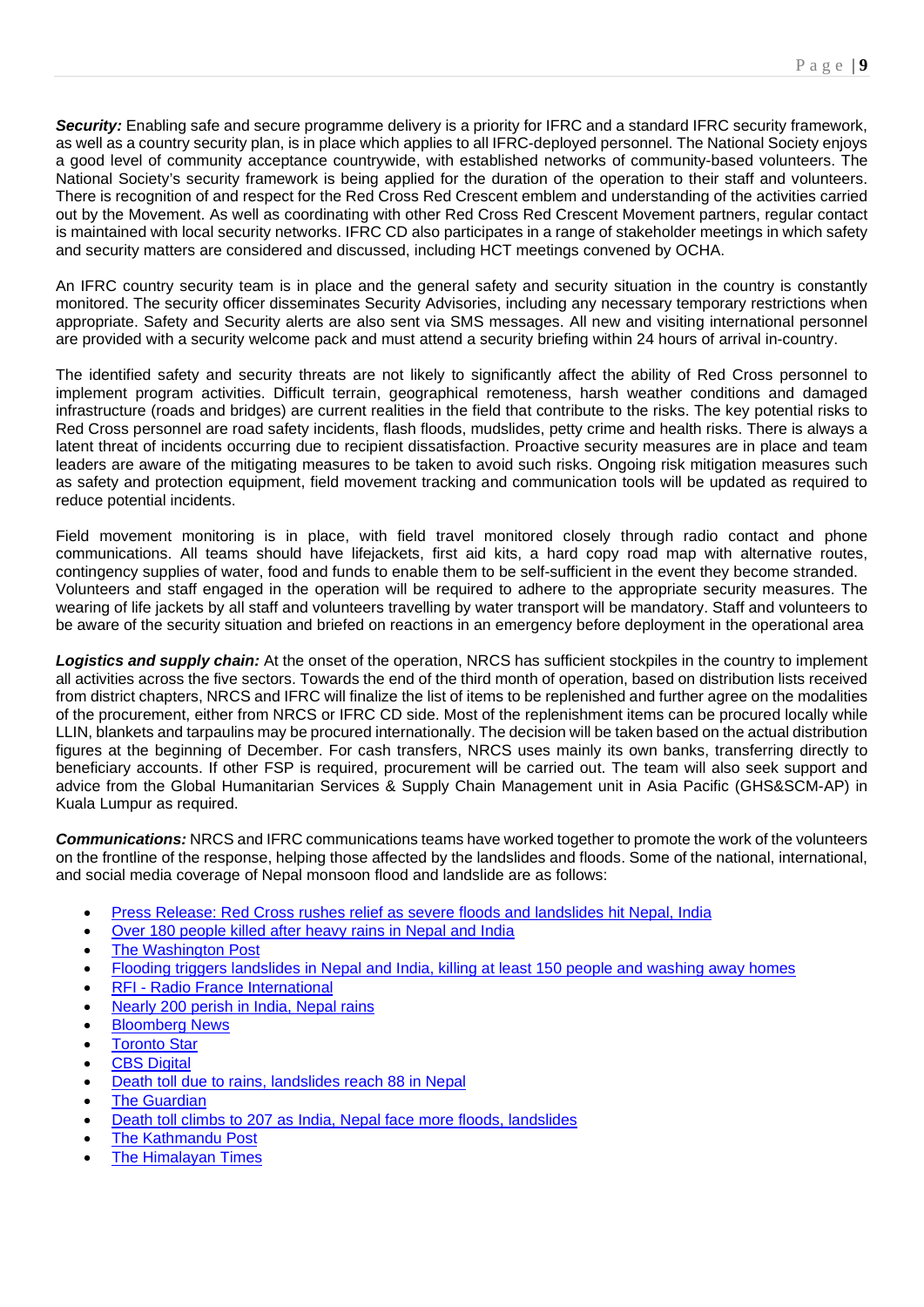## **Sector-specific strategies**

*Shelter:* NRCS mobilized volunteers to identify affected families who are in need of emergency shelter and those who need a full set of NFRI. NRCS rendered shelter support by providing emergency shelter items (Tarpaulin, rope and tool kits) to the families who have lost their houses and living in open spaces, supporting them to establish temporary shelters. Likewise, NRCS distributed NFRI items (Tarpaulin, Blanket, Clothing materials, kitchen utensils, and bucket) to the families who have lost their homes along with household items which have enabled them to establish temporary shelter and fulfil the immediate need of items that they need every day. Households with partially damaged houses were supported with shelter tool kits for repairing their houses. NRCS prioritized cash support to those families who need to purchase basic tools (fixing tools like bamboo, nails, etc.) to establish temporary shelters.

*Livelihood and basic needs:* NRCS is mobilizing its staff and volunteers at district chapter and sub-chapter levels to identify and target families requiring immediate food support and other essential basic needs. Upon assessing the functionality of local markets, NRCS has best utilized its available resources (including through this EPoA) to provide multi-purpose cash assistance for fulfilling the basic needs.

*Health:* NRCS volunteers and staff mobilized in this operation have been oriented on COVID-19 safe practices during disaster response. NRCS has mobilized its trained volunteers on first aid and PSS immediately after the floods. In addition, NRCS has established a mechanism to coordinate with Health Service Department, hospitals, and local health service centres. In case of further needs, NRCS, in close coordination with health service providers, was ready to deploy the RCEC with trained human resources to the affected areas where service is needed. Also, NRCS volunteers were engaged in first aid services and ambulances were kept on standby in case of transportation of snakebite victims to concerned health centres were required.

*WASH:* NRCS mobilizes volunteers and staff for providing clean drinking water to affected families. Volunteers supported to clean water points, distributing water purification and orienting families on how to keep water safe and clean. In addition, NRCS has provided families with emergency toilets.

NRCS mobilized volunteers and staff for the distribution of WASH items (hygiene kits, buckets, soap and Aquatabs) to affected families. The safety and security of mobilized volunteers is being taken care of considering COVID-19 and flood situation. Trained NRCS volunteers are conducting hygiene promotion activities taking care of COVID-19 response in the affected communities. Both types of information education and communication (IEC) materials (focusing on key hygiene messages critical during an emergency and in COVID-19 times) are being disseminated in the community. All of the above activities are being conducted in close coordination with provincial, district and municipal authorities.

PGI: PGI related issues are being mainstreamed in all sectors, from assessment to implementation, monitoring and reporting. PGI component were considered while conducting assessments, through gathering sex and age disaggregated data, analysis of who is being reached and who is missing out, and constant reporting on protection issues for children, risks of gender-based violence and sector-specific safety concerns to the EOC by all team members and volunteers.

The gender equality and social inclusion (GESI) department of NRCS provided technical support to the respective sectoral leads as well as District Chapters in ensuring that the Minimum standard commitments to gender and diversity in emergency programming (published by IFRC and endorsed by NRCS) were applied throughout planning and implementation of response activities.

NHQs has provided a pocket card with the Red Cross Hotline-1130 to volunteers and staff who are being mobilized in targeted districts to conduct SGBV related orientations. These volunteers are using these cards and conducting orientation sessions for the beneficiaries in all targeted districts. Meanwhile, NHQ is collecting reports related to the SGBV activities from all targeted districts.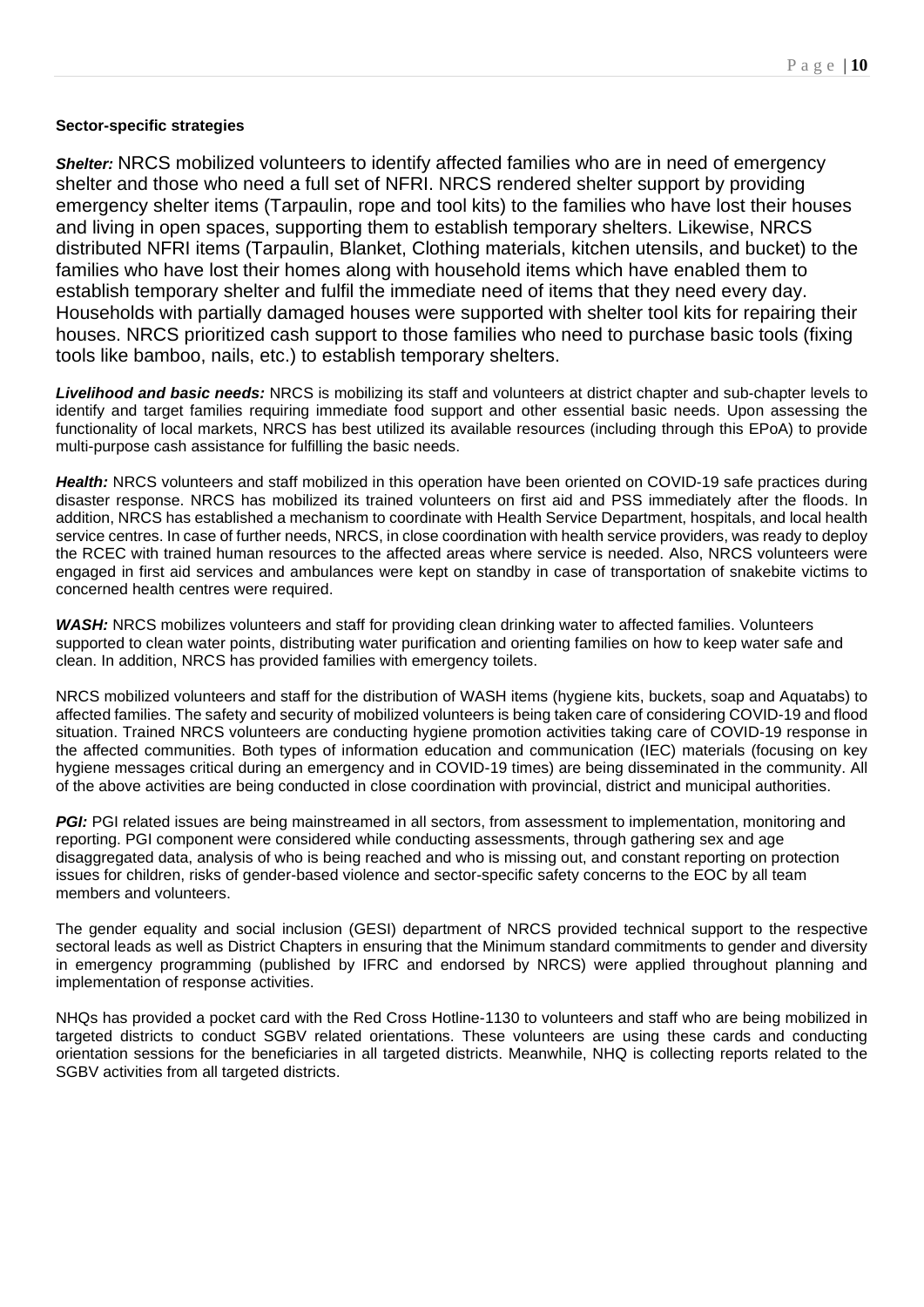# C. DETAILED OPERATIONAL PLAN



## **Shelter People reached: 10,870**

Male: 5,326 Female: 5,544

**Outcome 1: Communities in disaster and crisis affected areas restore and strengthen their safety, wellbeing through emergency shelter settlement solutions**

| <b>Indicators:</b>                                                                                                   | Target | <b>Actual</b>        |
|----------------------------------------------------------------------------------------------------------------------|--------|----------------------|
| % of families affected by floods restore and strengthen their safety (emergency  <br>shelter from NRCS contribution) | 30%    | Ongoing <sup>4</sup> |
| Output 1.1. Shalter and sottlements and basic household items assistance is provided to the affected                 |        |                      |

**Output 1.1: Shelter and settlements and basic household items assistance is provided to the affected families**

| Dussies and the contract Orchards                                          |                   |               |
|----------------------------------------------------------------------------|-------------------|---------------|
| # of households supported with emergency shelter and settlement assistance | 2.174             |               |
| <b>Indicators:</b>                                                         | <b>∖ Target</b> \ | <b>Actual</b> |

## Progress towards Outputs

Coordination meetings with the government, shelter cluster, District Authorities, Municipalities and other stakeholders are completed in the first week of September 2021. The meetings were focused on detailed participatory assessment, targeting, and collaboration while supporting the affected population. The detailed assessment of shelter needs in the affected districts is ongoing in a few districts and is expected to be completed by November 2021. Those District Chapters completing the detailed assessment are providing shelter and settlement assistance to the 725 fully damaged households in close coordination with the local government.

In addition, NRCS has started to provide cash top-up support to the most vulnerable household affected by the flood and landslides. A total of 200 households from Darchula, Nawalpur and Rupandehi Districts have received the topup support of approximately CHF 16 in October 2021. Cash is provided by bank transfer and issuing cheque, depending on availability of bank and access to the bank. The vulnerable families receiving cash top-up support are selected through the below criteria developed by NRCS in consultation with the local government and other key stakeholders in the communities:

- People who are affected by floods and landslides.
- Households headed by children below 18 years or elderly above 65 years of age.
- Households headed by women and single women.
- Households involved in agriculture and livestock activities before floods who have not been able to restore their livelihood activities after the floods.
- Households having home quarantines or COVID-19 affected people (positive cases and having high potential).
- Death of an earning member of the family due to floods and landslides and COVID-19 or multiple causes.
- Households comprising of people with physical disability and/or mental disability and persons with chronic illness.

| Output 1.2: Technical support, guidance and awareness raising in safe shelter design and settlement<br>planning and improved building techniques are provided to affected households |               |               |
|--------------------------------------------------------------------------------------------------------------------------------------------------------------------------------------|---------------|---------------|
| <b>Indicators:</b>                                                                                                                                                                   | <b>Target</b> | <b>Actual</b> |
| # of people reached on safe shelter awareness                                                                                                                                        | 10.870        | 3,755         |
| <b>Progress towards Outputs</b>                                                                                                                                                      |               |               |

<span id="page-10-0"></span><sup>4</sup> This data will be calculated based on emergency shelter distribution database and post distribution monitoring data.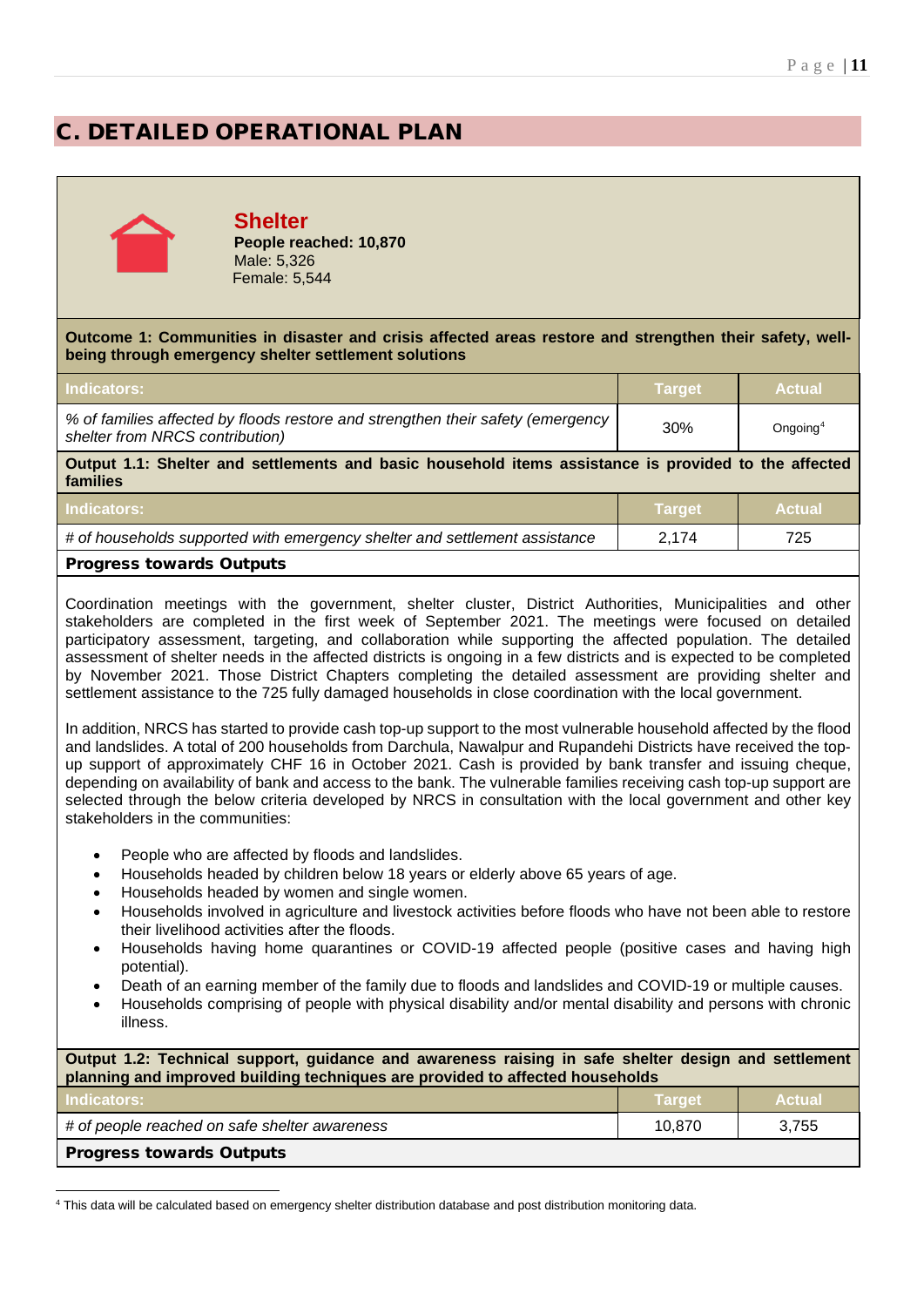A total of 3,755 people (2,567-male and 1,188-female) people have been reached through safe shelter awareness sessions conducted in the affected districts. A total of 48 volunteers were oriented on safe shelter solutions in the last week of September 2021 followed by which, they have been mobilized to conduct the safe shelter awareness messaging in the communities along with distributing the information education and communication (IEC) materials.



## **Livelihoods and basic needs People reached: 6,000**

Male: 2,940 Female: 3,060

## **Outcome 1: Communities, especially in disaster and crisis affected areas, restore and restart their livelihood**

| <b>Indicators:</b>                                                                          | ∣Tarɑet <sup>'</sup> | <b>Actual</b>        |
|---------------------------------------------------------------------------------------------|----------------------|----------------------|
| Targeted families whose livelihoods are restored to/or improved from pre-<br>disaster level | <b>20%</b>           | Ongoing <sup>5</sup> |

**Output 1.5: Household are provided with multipurpose cash grants to address their basic needs**

| Indicators:                                                                                  | <b>Target</b> | <b>Actual</b> |
|----------------------------------------------------------------------------------------------|---------------|---------------|
| # of families reached with unconditional cash grant to cover minimum<br>survival commodities | 1.200         | 118           |
| <b>Progress towards outputs</b>                                                              |               |               |

NRCS district chapters conducted/participated in consultative meetings with local government and related stakeholders at the district level as well as at the community level. Consultative meetings with local government and beneficiaries' groups have been conducted in 10 target districts with the participation of 118 people (51-male and



Beneficiaries after receiving Unconditional cash support in Nawalpur District. **(Photo: NRCS)**

67-female). Rapid market assessments were not conducted systematically.

However, field observation showed that the market remains functioning in all targeted districts. Beneficiary identification in coordination with the local government is now completed and unconditional cash support is being accelerated since the end of the festival break in mid-October. As of October, 118 families of Darchula and Nawalpur District have received cash support in September 2021. Cash is provided by bank transfer and issuing cheque, depending on the availability of bank and access to the bank. It is expected that the cash support activity will be completed in the targeted districts by the end of this year.



**Health People reached: 5,000 people** Male: 2,450 Female: 2,550

**Outcome 1: The immediate risks to the health of affected populations are reduced**

<span id="page-11-0"></span><sup>5</sup> Will be reported once PDM is completed.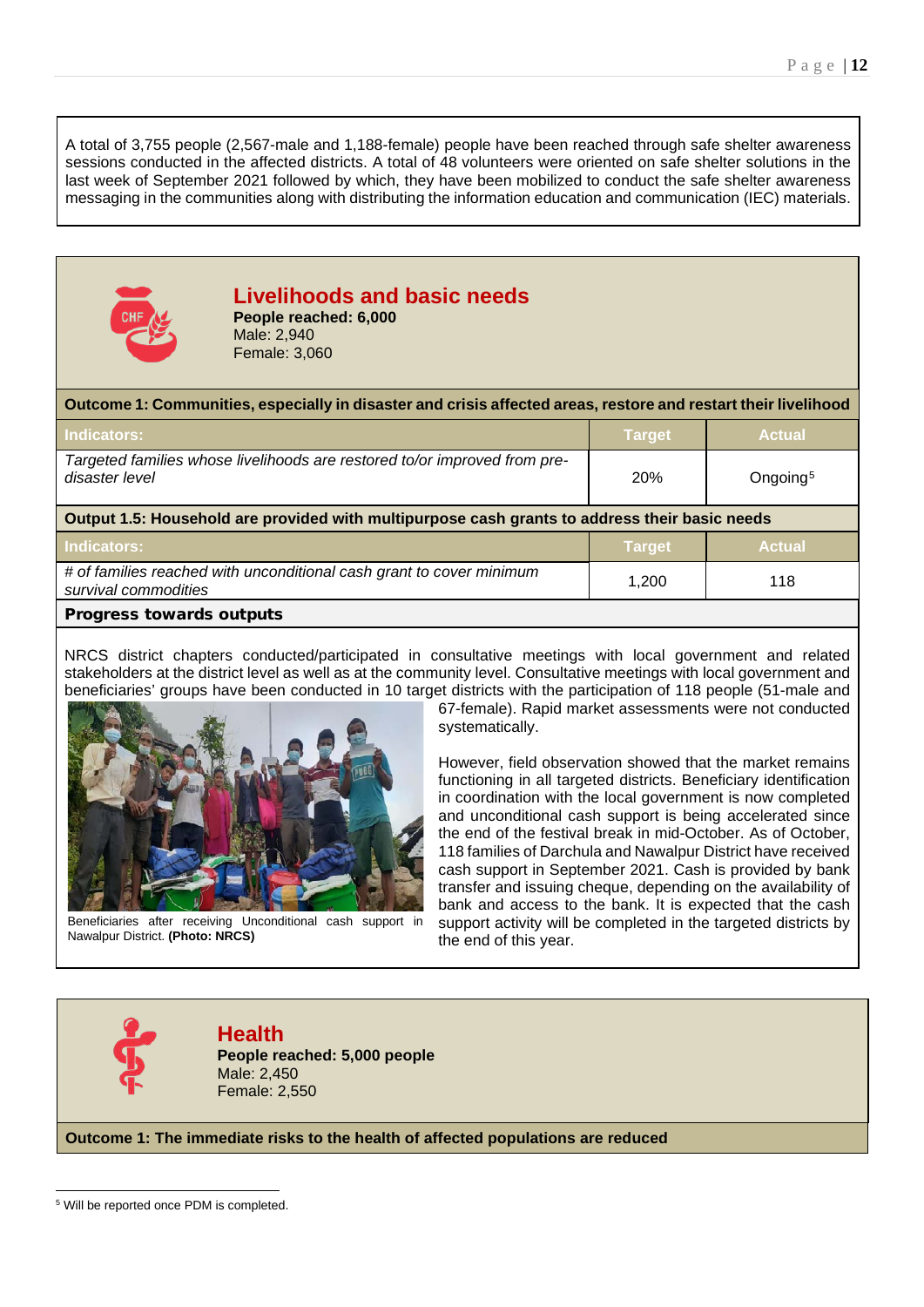| <b>Target</b>                                                                             | <b>Actual</b>        |  |
|-------------------------------------------------------------------------------------------|----------------------|--|
| <b>20%</b>                                                                                | Ongoing <sup>6</sup> |  |
| Output 1.1: The health situation and immediate risks are assessed using agreed guidelines |                      |  |
| <b>Target</b>                                                                             | <b>Actual</b>        |  |
|                                                                                           |                      |  |
|                                                                                           |                      |  |
|                                                                                           |                      |  |

As of October 2021, the detailed assessment is completed in eight districts in coordination with the health authorities to identify the health needs. It is expected that the detailed need assessment in the remaining districts will be completed in November. In the eight districts where the detailed assessment is completed, NRCS has already started implementing health activities including some software activities, health kit distribution, mosquito nets distribution, PSS services etc.

## **Outcome 2: The immediate risks to the health of the affected populations are reduced through improved access to medical treatment**

| Indicators:                                                                                                         | <b>Target</b> | <b>Actual</b>        |
|---------------------------------------------------------------------------------------------------------------------|---------------|----------------------|
| # of affected population has access to immediate health services by<br>mobilizing trained volunteers                | 30%           | Ongoing <sup>7</sup> |
| Output 2.1: Improved access to health care and emergency health care for the targeted population and<br>communities |               |                      |
| Indicators:                                                                                                         | <b>Target</b> | <b>Actual</b>        |
| # of affected people provided with Health kit                                                                       | 2.000         | 270                  |

## Progress towards outputs

NRCS Nawalpur District Chapter has provided health kits to 54 households affected by the flood and landslide reaching out to 270 people (men-132 and women- 138).

| Outcome 4: Transmission of diseases of epidemic potential is reduced                                  |               |               |
|-------------------------------------------------------------------------------------------------------|---------------|---------------|
| <b>Indicators:</b>                                                                                    | <b>Target</b> | <b>Actual</b> |
| % of targeted population correctly recalling the key messages on epidemic<br>control                  | 30%           | Ongoing $^7$  |
| Output 4.1: Community-based disease control and health promotion is provided to the target population |               |               |
| <b>Indicators:</b>                                                                                    | <b>Target</b> | <b>Actual</b> |
| # of people reached with community based epidemic prevention and<br>control activities                | 5.000         | 590           |
| <b>Progress towards outputs</b>                                                                       |               |               |

A total of 590 people (253-male and 337-female) have been reached with the community-based epidemic prevention and control activities in October 2021. For the ECV activities, 28 ECV trained volunteers are being mobilized in the targeted districts. The volunteers have been oriented in October before being mobilized in the district by the health focal for the DREF Operation. The volunteers are being mobilized as per the impact of the disaster; areas covered by the disasters. Most of the disaster cases, especially landslides, occurred in certain specific areas. So a small team of volunteers were able to conduct the assessment in most of the affected areas.

| Output 4.2: Vector-borne diseases are prevented                      |               |               |
|----------------------------------------------------------------------|---------------|---------------|
| Indicators:                                                          | <b>Target</b> | <b>Actual</b> |
| # of families by the flood and landslide provided with mosquito nets | 1.000         | 243           |
| <b>Progress towards outputs</b>                                      |               |               |

<span id="page-12-0"></span><sup>6</sup> Will be reported once the PDM is completed.

<span id="page-12-1"></span><sup>7</sup> Will be reported once the PDM is completed.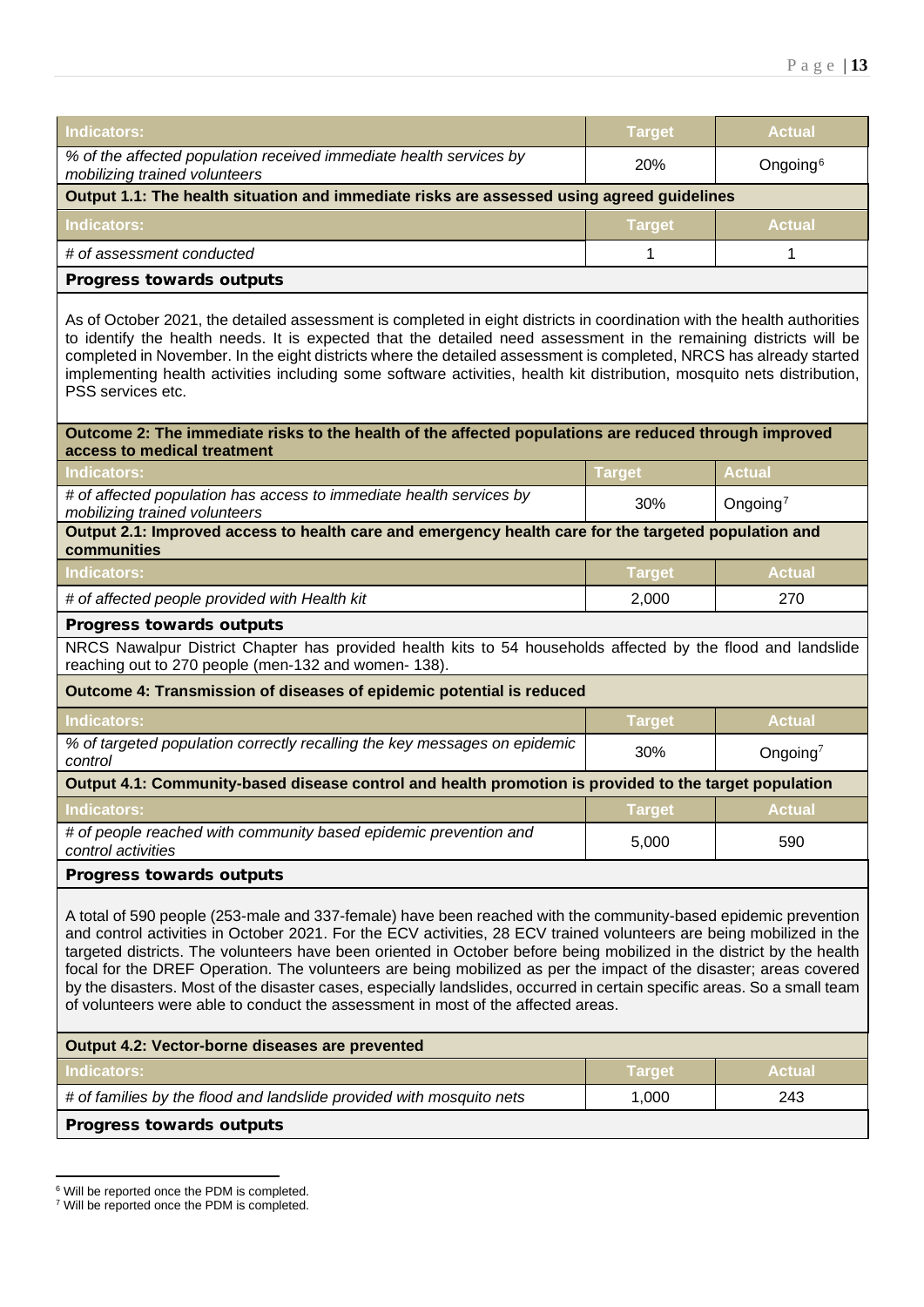A total of 243 families have received the mosquito nets distributed in September and October 2021. The mosquito nets are being distributed to families with pregnant and lactating women as well as displaced families, incorporating guidelines (IEC material) on its effective usage. The process is ongoing and is expected to be completed by December 2021.

| Output 4.4: Transmission is limited through early identification and referral of suspected cases using<br>community-based surveillance, active case finding, and/or contact tracing |               |               |
|-------------------------------------------------------------------------------------------------------------------------------------------------------------------------------------|---------------|---------------|
| Indicators:                                                                                                                                                                         | <b>Target</b> | <b>Actual</b> |
| # of affected people supported with contact tracing and follow-up                                                                                                                   | n/a           | n/a           |

Most of the District Chapters have been implementing COVID-19 Response Operation and this activity is conducted under the operation so it has been removed from the DREF Operation.

| Outcome 6: The psychosocial impacts of the emergency are lessened                                                                       |               |               |
|-----------------------------------------------------------------------------------------------------------------------------------------|---------------|---------------|
| <b>Indicators:</b>                                                                                                                      | <b>Target</b> | <b>Actual</b> |
| % of affected population with knowledge on mental well-being after<br>receiving PSS session from trained volunteers.                    | 30%           | Ongoing $^7$  |
| Output 6.1: Mental Health and Psychosocial support (MHPSS) provided to the target population as well as<br>to RCRC volunteers and staff |               |               |
| Indicators:                                                                                                                             | <b>Target</b> | <b>Actual</b> |
| # of people reached with MHPSS service/MHPSS first aid services in the<br>floods and landslides affected area                           | 5,000         | 2.300         |
| <b>Progress towards outputs</b>                                                                                                         |               |               |
|                                                                                                                                         |               |               |

A total of 2,300 (1,127-male and 1,173-female) people has been reached with the MHPSS orientation in September and October 2021 while mobilizing 63 MHPSS trained volunteers in the affected district. The trained volunteers have been oriented distantly by the MHPSS trained staff in the NRCS NHQ in September 2021. District chapters have been mobilizing these volunteers in affected areas to support beneficiaries to understand whether they are facing any stress and provide psycho-social counselling, especially to those families who lost their loved ones or their houses and properties. This activity is ongoing and is expected to be completed by December which will be reported in the next update. Contact tracing is being carried out by the health team under the Covid-19 operation and is not calculated here separately to avoid duplications.



## **Water, sanitation and hygiene**

**People reached: 5,000** Male: 2,450 Female: 2,550

**Outcome 1: Immediate reduction in risk of water borne and water related diseases in targeted communities**

| Indicators:                                                                                                                          | Target | <b>Actual</b> |
|--------------------------------------------------------------------------------------------------------------------------------------|--------|---------------|
| % of targeted families provided with WASH supplies and services through NRCS<br>distribution points (meets Sphere and WHO standards) | 20%    | Ongoing       |
| Output 1.1: Continuous assessment of water, sanitation and hygiene situation is carried in targeted                                  |        |               |
| communities                                                                                                                          |        |               |
| Indicators:                                                                                                                          | Target | <b>Actual</b> |
| # of assessment/monitoring visits undertaken and shared in the targeted<br>communities                                               |        |               |
| Progress towards outputs                                                                                                             |        |               |
|                                                                                                                                      |        |               |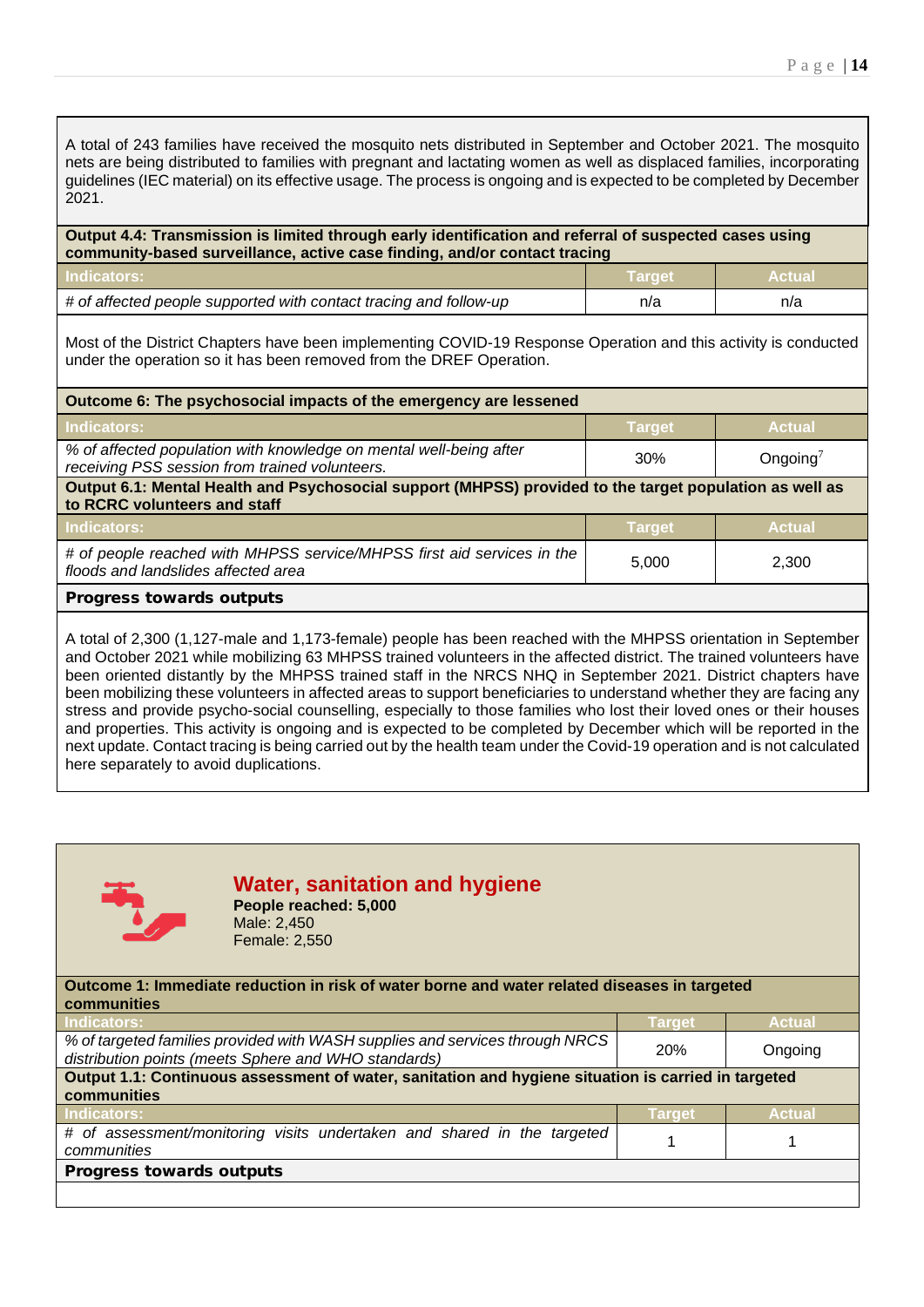An assessment was carried out in September, where the WASH situation of the affected districts was assessed. It was found out the affected families needed WASH support, especially those staying in the camps.

| Output 1.2: Daily access to safe water which meets Sphere and WHO standards in terms of quantity and |               |           |
|------------------------------------------------------------------------------------------------------|---------------|-----------|
| quality is provided to target population                                                             |               |           |
| <b>Indicators</b>                                                                                    | <b>Target</b> | ⊦Actual \ |

| <b>HIGICALOIS</b>                    |       |      |
|--------------------------------------|-------|------|
| # of people provided with safe water | 5.000 | .270 |
| <b>Progress towards outputs</b>      |       |      |

A total of 1,270 people (552-male, 718-female) have been reached with safe water. In addition, 16,000 Aquatabs (a type of water purification tablet) have been distributed to the affected population in the targeted districts. NRCS district chapters have distributed aqua tabs and buckets to the beneficiaries. The beneficiaries have been using these items to clean water and used for drinking purposes whereas NRCS volunteers are monitoring the use of aqua tabs and providing necessary guidance.



Affected population going through the water treatment manual in Nawalpur District in October 2021. **(Photo: NRCS)**

A total of five orientation sessions have been conducted by ten WASH trained volunteers on the safe use of water treatment products and information on safe storage in camps, reaching 120 people (69-male, 51-female) in October 2021. District chapter level volunteers are continuing orientation sessions for individual households in affected areas and additional progress will be covered in the next report.

Some 54 copies of household-level water treatment manuals have been provided to the affected families of the Nwalapur District, which provide guidance on water treatment and safe water storage. The activity is ongoing and is expected to be completed by December 2021. Further details will be reported in the next operation update.

| Output 1.3: Adequate sanitation which meets Sphere standards in terms of quantity and quality is<br>provided to target population |     |     |  |  |
|-----------------------------------------------------------------------------------------------------------------------------------|-----|-----|--|--|
| <b>Indicators</b><br>/ Target.<br><b>Actual</b>                                                                                   |     |     |  |  |
|                                                                                                                                   | ___ | - - |  |  |

| # of people provided with excreta disposal facilities | 750 | $\sim$<br>JΟ |
|-------------------------------------------------------|-----|--------------|
| Progress towards outputs                              |     |              |

A total of 30 people from 6 families in Nawalparasi West District have received in-kind support for toilet construction in September 2021. NRCS provided squatting plates to the beneficiaries who are staying in a camp/temporary shelter. NRCS district chapter mobilized volunteers who have conducted orientations to beneficiaries on how to construct the emergency toilet. In addition, the volunteers are engaged to construct emergency toilets in the community. Besides emergency toilet support in camp setting/evacuation centre, NRCS district chapters have started to support individual families to establish household latrine and the progress related to household latrine will be covered in next report. As this is an ongoing activity, updates will be provided in the next operations update.

**Output 1.4: Hygiene promotion activities which meet Sphere standards in terms of the identification and use of hygiene items provided to target population**

| <b>Indicators</b>                                   |       | Actual |
|-----------------------------------------------------|-------|--------|
| # of people reached by hygiene promotion activities | 5.000 | 590    |
| <b>Progress towards outputs</b>                     |       |        |

A total of 590 people (283-male and 307-female) have been reached with hygiene promotion activities conducted by trained volunteers in Nawalpur and Rupandehi districts in October 2021. District level volunteers are conducting session on hygiene promotion, demonstration of hand-washing practices, water treatment, prevention from waterborne diseases, menstrual hygiene management related awareness events, disseminating safe practices for COVID transmission etc. WASH IEC materials were also distributed to the affected population. The IEC materials developed by NRCS WASH division and WASH cluster includes booklet/pamphlets on hand washing, water treatment, COVID safe behaviour, diarrheal diseases, solid-waste management etc. As this is an ongoing activity, updates will be provided in the next operations update.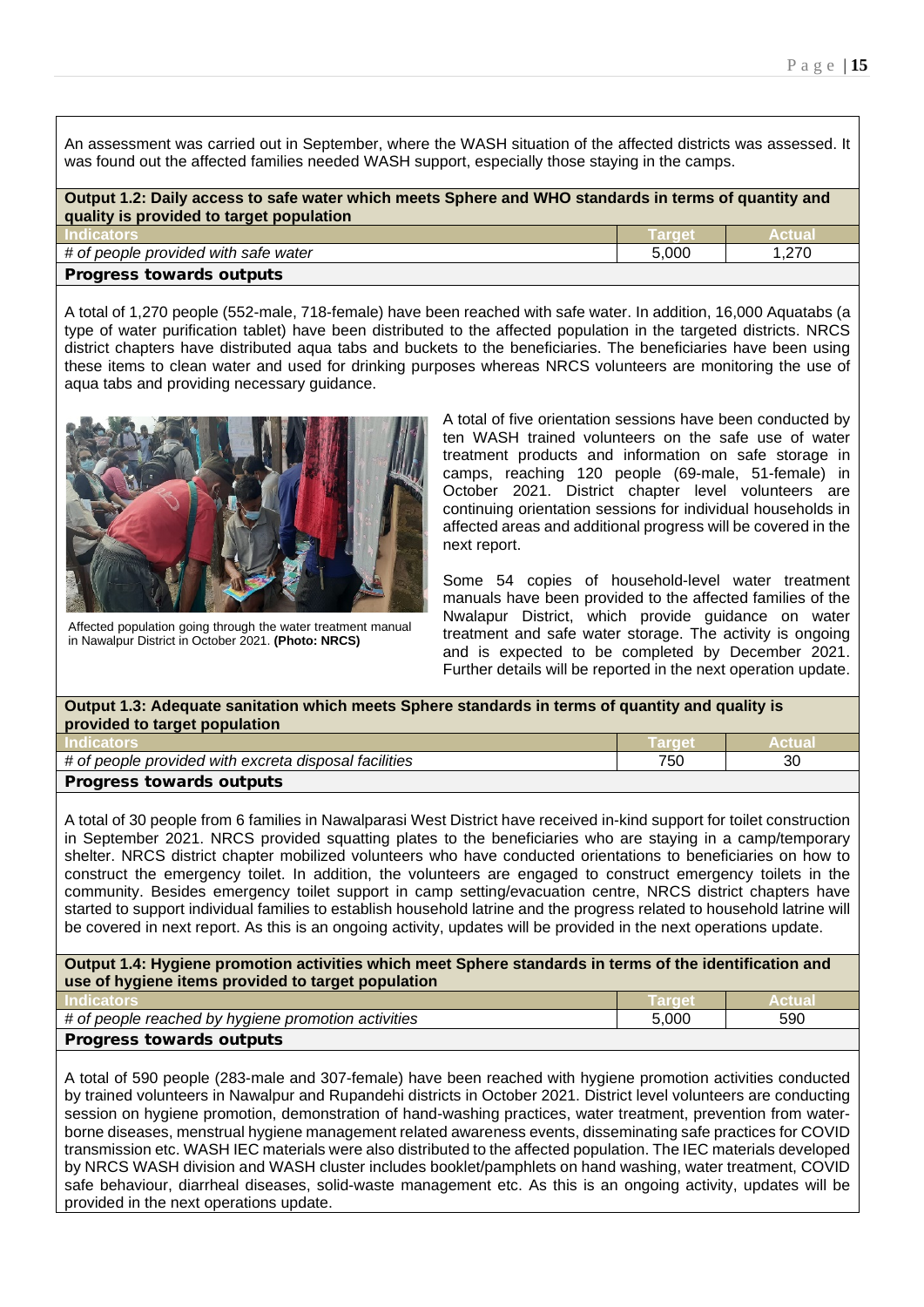| Output 1.5: Hygiene-related goods which meet Sphere standards and training on how to use those goods           |        |               |
|----------------------------------------------------------------------------------------------------------------|--------|---------------|
| is provided to the target population                                                                           |        |               |
| <b>Indicators</b>                                                                                              | Target | <b>Actual</b> |
| # of households provided with a set of essential hygiene items                                                 | 1.000  | 118           |
| <b>Progress towards outcomes</b>                                                                               |        |               |
| A total of 118 hygiene kits and buckets have been distributed to the same bouseholds in Nawalpur and Rupandebi |        |               |

A total of 118 hygiene kits and buckets have been distributed to the same households in Nawalpur and Rupandehi districts, who had also been reached with hygiene promotion. NRCS has standardized hygiene kits which consists of four PCs of cotton towel, bathing soap- ten PCs, washing soap- five pcs, a soap case, two adult toothbrushes , four children's toothbrushes, three toothpastes, three combs (adult and child), 24 sanitary pads, two pieces of ladies underwear, two nail cutters, a nylon rope, 12 safety pins. The activity will continue to be carried out to reach the rest of the targeted households.



**Protection, Gender and Inclusion (PGI) People reached: 2,500 people** Male: 1,225 Female: 1,275

**Outcome 1: Communities become more peaceful, safe and inclusive through meeting and needs and rights of the most vulnerable**

| Indicators:                                                                                                           | <b>Target</b> | <b>Actual</b>        |
|-----------------------------------------------------------------------------------------------------------------------|---------------|----------------------|
| % of targeted population with increased knowledge and awareness about<br><b>Protection Gender and Inclusion (PGI)</b> | 20%           | Ongoing <sup>8</sup> |

**Output 1.1: Programmes and operations ensure safe and equitable provision of basic services, considering different needs based on gender and other diversity factors**

| <b>Indicators:</b>                                                                   | <b>Target</b> | <b>Actual</b> |
|--------------------------------------------------------------------------------------|---------------|---------------|
| # of NRCS staff and volunteers trained on Minimum Standards of PGI in<br>emergencies | 50            | 28            |
| # of District Chapters able to collect SADD data                                     | 14            | 10            |
| <b>Progress towards outcomes</b>                                                     |               |               |

A basic half-day online training on the Minimum Standards of PGI in emergencies have been conducted for 28 NRCS staff and volunteers (men-19 and women-9) in September 2021. In addition, 28 staff and volunteers have signed the Code of Conduct (Anti-harassment and child protection) and have received a briefing in this regard. The District Chapter is mobilising the staff and volunteers in the targeted community as required.

| Output 1.2: Programmes and operations prevent, mitigate and respond to sexual- and gender-based<br>violence and other forms of violence especially against children and SGBV survivor (technical guideline) |               |               |  |
|-------------------------------------------------------------------------------------------------------------------------------------------------------------------------------------------------------------|---------------|---------------|--|
| Indicators:                                                                                                                                                                                                 | <b>Target</b> | <b>Actual</b> |  |
| # of people reached with SGBV and child protection messages in affected<br>communities                                                                                                                      | 2,500         | 532           |  |
| # of dignity kits/ distributed                                                                                                                                                                              | 500           | 118           |  |
| # of CGD friendly spaces established                                                                                                                                                                        | As per need   | 3             |  |
| <b>Progress towards outcomes</b>                                                                                                                                                                            |               |               |  |

A total of 532 people (261-male and 271-female) people have been reached with the SGBV and child protection messages in the affected communities which includes safe and unsafe touch to children, SGBV prevention and dissemination of local referral systems in October. In addition, 118 dignity kits have been distributed to the affected families of the Nawalpur and Rupandehi Districts in October 2021. NRCS technical team provided orientation to all

<span id="page-15-0"></span><sup>8</sup> Will be reported once the PDM is completed.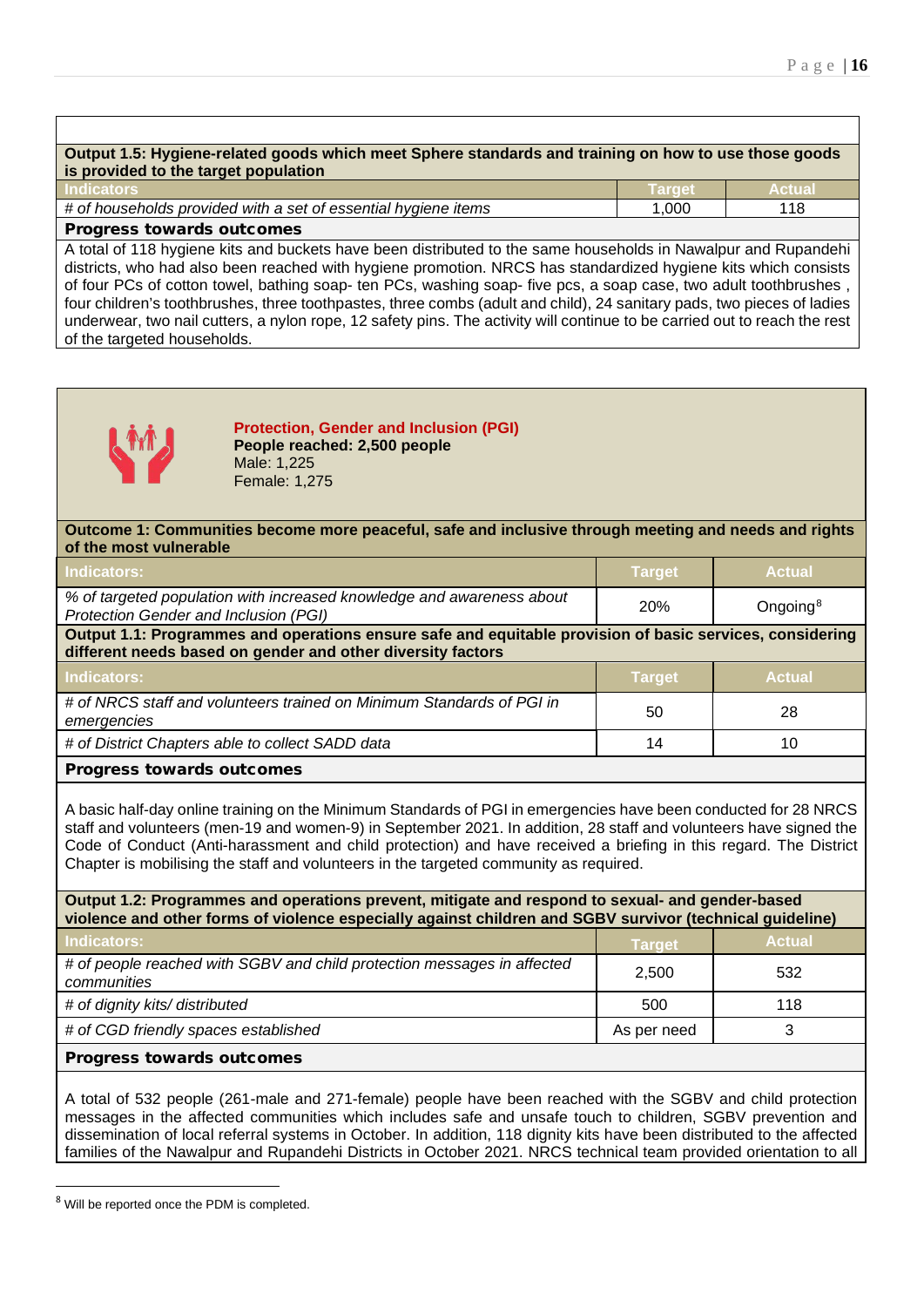targeted District Chapter staff and volunteers to identify the need to establish CGD friendly spaces and support local community to establish such facilities. So far, three sessions have been completed in the affected districts. District Chapters are coordinating with local communities and authorities to establish the spaces as needed.

## **Strategies for Implementation**

**S1.1: National Society capacity building and organizational development objectives are facilitated to ensure that National Societies have the necessary legal, ethical and financial foundations, systems and structures, competences and capacities to plan and perform**

| <b>Indicators:</b>                                                            | <b>Target</b> | <b>Actual</b> |
|-------------------------------------------------------------------------------|---------------|---------------|
| NRCS has adequate capacity at all levels to carry out the operation in timely | Yes           | Yes           |
| and quality manner                                                            |               |               |

## **Output S1.1.4: National Societies have effective and motivated volunteers who are protected**

| <b>Indicators</b>                                                                    | Target | <b>Actual</b> |
|--------------------------------------------------------------------------------------|--------|---------------|
| # of NRCS volunteers including youths mobilized in relief and response<br>activities | 340    | 163           |
| # of volunteers insured                                                              | 85     |               |
| <b>Progress towards outcomes</b>                                                     |        |               |

A total of 163 volunteers (85-male and 78-female) are being mobilized in affected districts for conducting disaster assessment, supporting in search and rescue, setting up temporary shelter, providing first aid services, helping families relocate to safe places, spreading awareness and for relief/cash distribution. Apart from that, NRCS has started the process for volunteers' insurance.

## **Output S1.1.6: National Societies have the necessary corporate infrastructure and systems in place**

| <b>Indicators</b>                                                                                      | <b>Target</b> | <b>Actual</b> |
|--------------------------------------------------------------------------------------------------------|---------------|---------------|
| # of information bulletin/updates and infographics developed and shared with<br>concerned stakeholders |               |               |
| <b>Progress towards outcomes</b>                                                                       |               |               |

NRCS has developed and shared 25 daily situation reports (SitRep) and four weekly situation bulletins with District Chapters, movement partners and concerned stakeholders. The daily situation reports, and weekly situation bulletins are useful for updating the data and info on a routine basis.

## **Output S2.1.3: NS compliance with Principles and Rules for Humanitarian Assistance is improved**

| <b>Indicators</b>                                                                    | <b>Target</b> | <b>Actual</b> |
|--------------------------------------------------------------------------------------|---------------|---------------|
| # of district chapters involved in the operation have feedback mechanism in<br>place | 14            | 14            |
| <b>Drograce towards outcomps</b>                                                     |               |               |

Progress towards outcomes

All 17 affected districts have a feedback mechanism. Some districts have established feedback boxes at the office, people also use social media (NRCS Facebook, twitters) and telephones for any complaints. In addition to that, people from the community can choose to call on the NRCS hotline service-1130 a free to call service active for 12 hours a day for any queries, concerns, questions or complain related to NRCS.

| Outcome S3.1: The IFRC secretariat, together with National Societies uses their unique position to<br>influence decisions at local, national and international levels that affect the most vulnerable. |               |               |
|--------------------------------------------------------------------------------------------------------------------------------------------------------------------------------------------------------|---------------|---------------|
| <b>Indicators</b>                                                                                                                                                                                      | <b>Target</b> | <b>Actual</b> |
| IFRC and NRCS maintain coordination with relevant authorities and partners at<br>all levels during the operation                                                                                       | Yes           | Yes.          |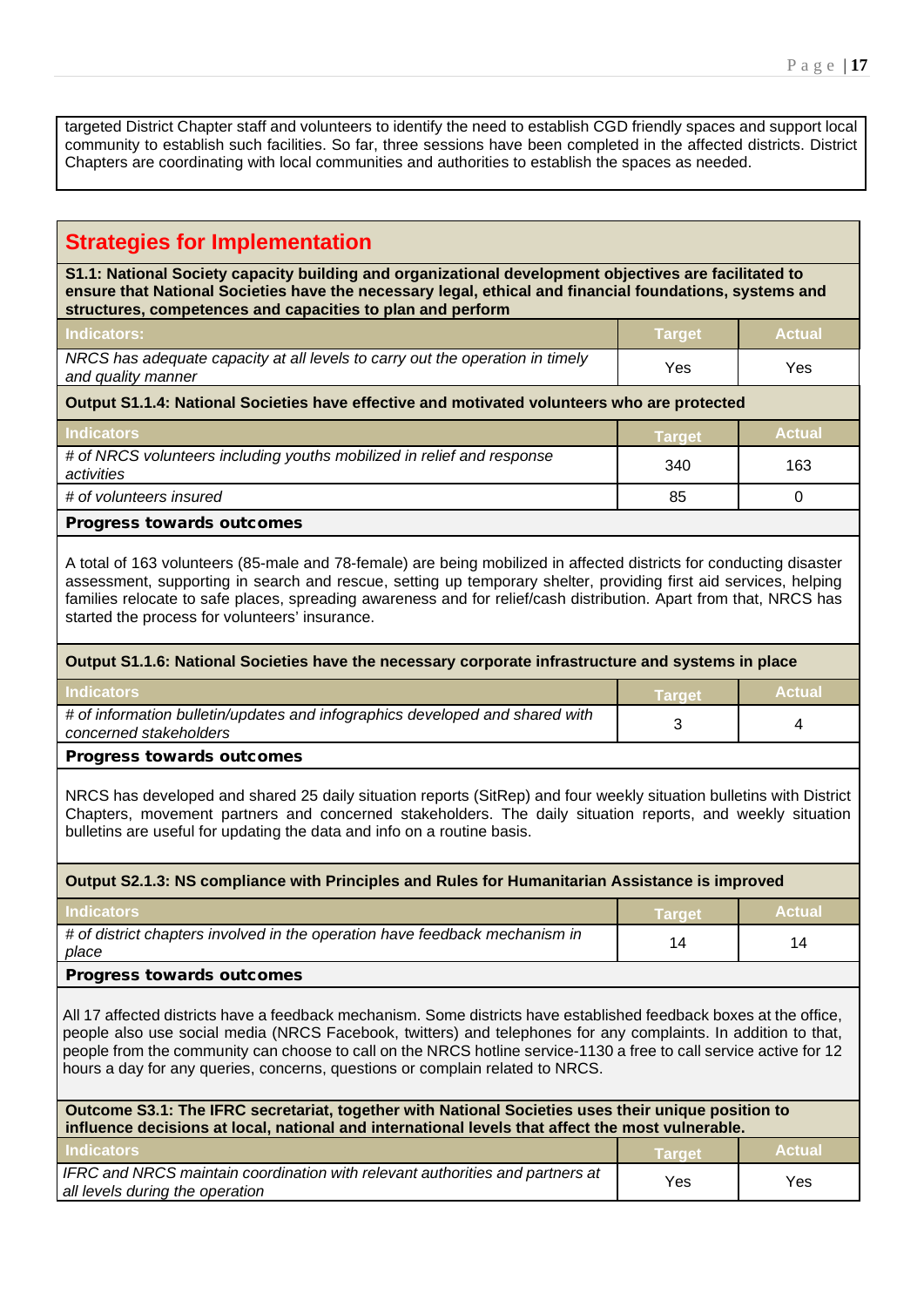| Output S3.1.1: IFRC and NS are visible, trusted and effective advocates on humanitarian issues                                                      |               |               |
|-----------------------------------------------------------------------------------------------------------------------------------------------------|---------------|---------------|
| <b>Indicators</b>                                                                                                                                   | <b>Target</b> | <b>Actual</b> |
| # of HCT meeting participated on regular basis NRCS remained actively<br>engaged with NDRRMA, MOHA, clusters as well as DDMCs in targeted districts | 14            | 10            |
| <b>Progress towards outcomes</b>                                                                                                                    |               |               |

NRCS is actively participating in different sectoral levels (WASH cluster, Shelter cluster, Protection cluster, logistic cluster, Cash coordination group meeting) cluster meetings at the central level as well as provincial level. At the centre level, WASH Cluster meeting is led by UNICEF Nepal. The protection cluster meeting is led by the Ministry of Women, Children and Senior Citizen and co-led by UNFPA. UNRCO has been conducting inter-cluster operational meetings in weekly basis and IFRC and NRCS has been attending these meeting in regular basis. Likewise, IFRC/NRCS has been coordinating shelter cluster meeting

**Output S3.1.2: IFRC produces high-quality research and evaluation that informs advocacy, resource mobilization and programming.**

| Indicators                                                               | <b>Target</b> ' | <b>Actual</b> |  |
|--------------------------------------------------------------------------|-----------------|---------------|--|
| # of lessons learned workshop conducted                                  |                 |               |  |
| <b>Progress towards outcomes</b>                                         |                 |               |  |
| A lesson learned workshop will be conducted at the end of the operation. |                 |               |  |

# D. Financial Report

A project agreement was signed on 4 September 2021 with NRCS amounting to CHF 321,130 to support the implementation of all activities in targeted districts, followed by the initial transfer of CHF 120,000 to NRCS bank account (working advance). As of end of September 2021, IFRC records an expenditure of CHF 127,800 in its accounting system.

Following the new floods and landslides triggered by the rainfall starting on 17 October, the operational budget was revised by NRCS and IFRC CD based on available data in NRCS, taking into consideration levels of expenditures to date, commitments as well as keeping aside required resources to replenish distributed stocks in the second half of the implementation timeframe (from late November onwards). The revised total funding required for the operation amounts to CHF 395,609, as shown next page.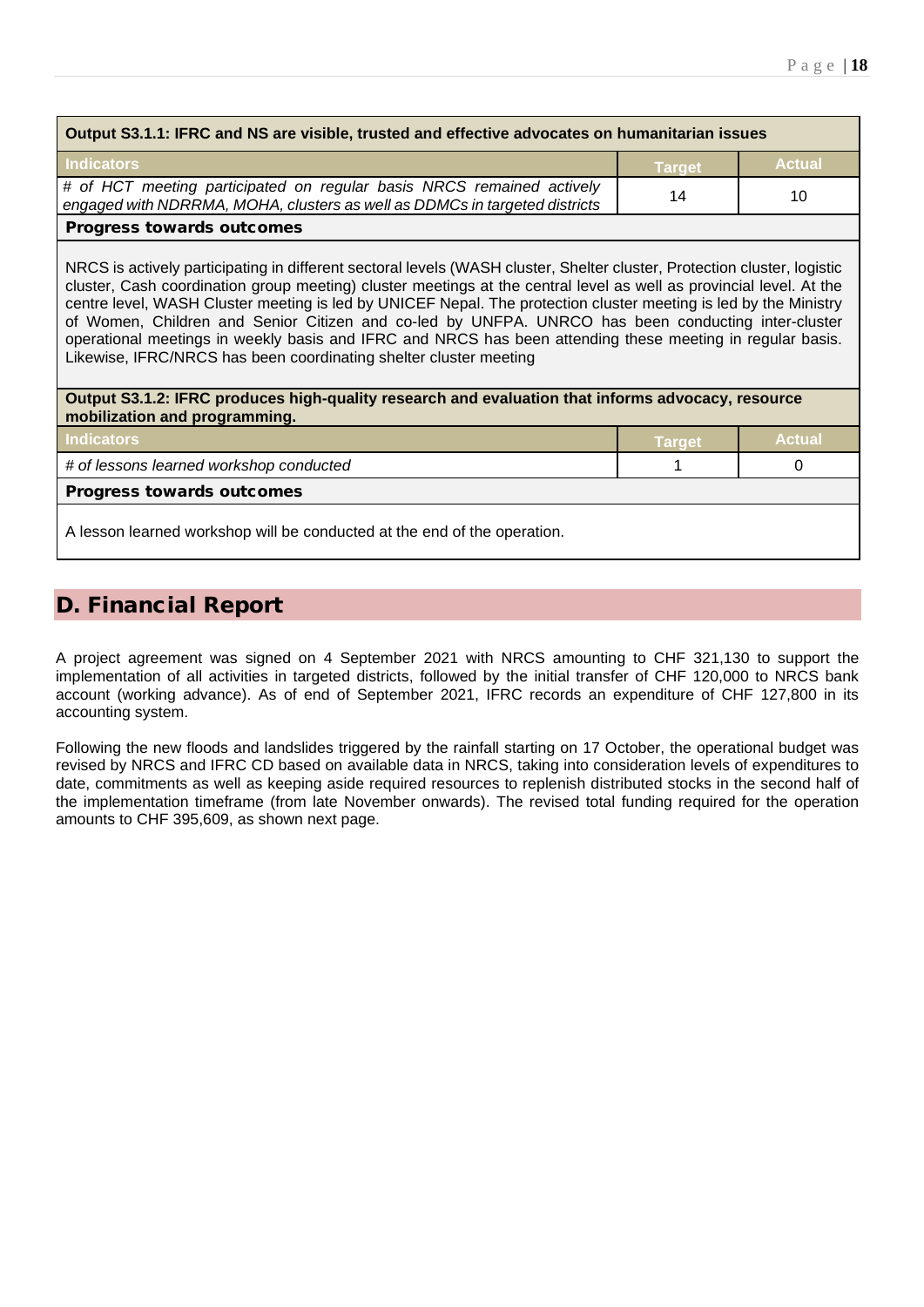International Federation of Red Cross and Red Crescent Societies *all amounts in Swiss Francs (CHF)* **DREF OPERATION** MDRNP011 Nepal Monsoon Floods and Landslides 3/11/2021

## **Budget by Resource**

| <b>Budget Group</b>                         | <b>F</b><br><b>Budget</b> |
|---------------------------------------------|---------------------------|
| Shelter - Relief                            | $\Omega$                  |
| <b>Construction - Facilities</b>            | 14,000                    |
| Clothing & Textiles                         | 9,600                     |
| Water, Sanitation & Hygiene                 | 16,000                    |
| Medical & First Aid                         | 0                         |
| <b>Teaching Materials</b>                   | $\Omega$                  |
| Utensils & Tools                            | 2,400                     |
| <b>Cash Disbursment</b>                     | 137,600                   |
| <b>Relief items, Construction, Supplies</b> | 272,953                   |
| Distribution & Monitoring                   | 5,600                     |
| <b>Logistics, Transport &amp; Storage</b>   | 7,520                     |
| National Society Staff                      | 29,760                    |
| Volunteers                                  | 12,600                    |
| <b>Personnel</b>                            | 42,360                    |
| Workshops & Training                        | 20,760                    |
| <b>Workshops &amp; Training</b>             | 20,760                    |
| Information & Public Relations              | 4,800                     |
| <b>Office Costs</b>                         | 8,320                     |
| Communications                              | 4,000                     |
| <b>General Expenditure</b>                  | 27,871                    |
| DIRECT COSTS                                | 371,464                   |
| <b>INDIRECT COSTS</b>                       | 24,145                    |
| <b>TOTAL BUDGET</b>                         | 395,609                   |

## **Budget by Area of Intervention**

|                  | TOTAL                                          | 395.609 |
|------------------|------------------------------------------------|---------|
| SFI4             | Ensure a strong IFRC                           | 4,260   |
| SF <sub>13</sub> | Influence others as leading strategic partners | 40,385  |
| SFI <sub>2</sub> | Effective International Disaster Management    | 6,007   |
| SFI <sub>1</sub> | <b>Strengthen National Societies</b>           | 2,684   |
| AOF7             | Migration                                      |         |
| AOF6             | Protection, Gender and Inclusion               | 13,206  |
|                  | AOF5 Water, Sanitation and Hygiene             | 58,224  |
| AOF4             | Health                                         | 36,466  |
|                  | AOF3 Livelihoods and Basic Needs               | 138,024 |
| AOF <sub>2</sub> | Shelter                                        | 96,354  |
| AOF1             | <b>Disaster Risk Reduction</b>                 |         |